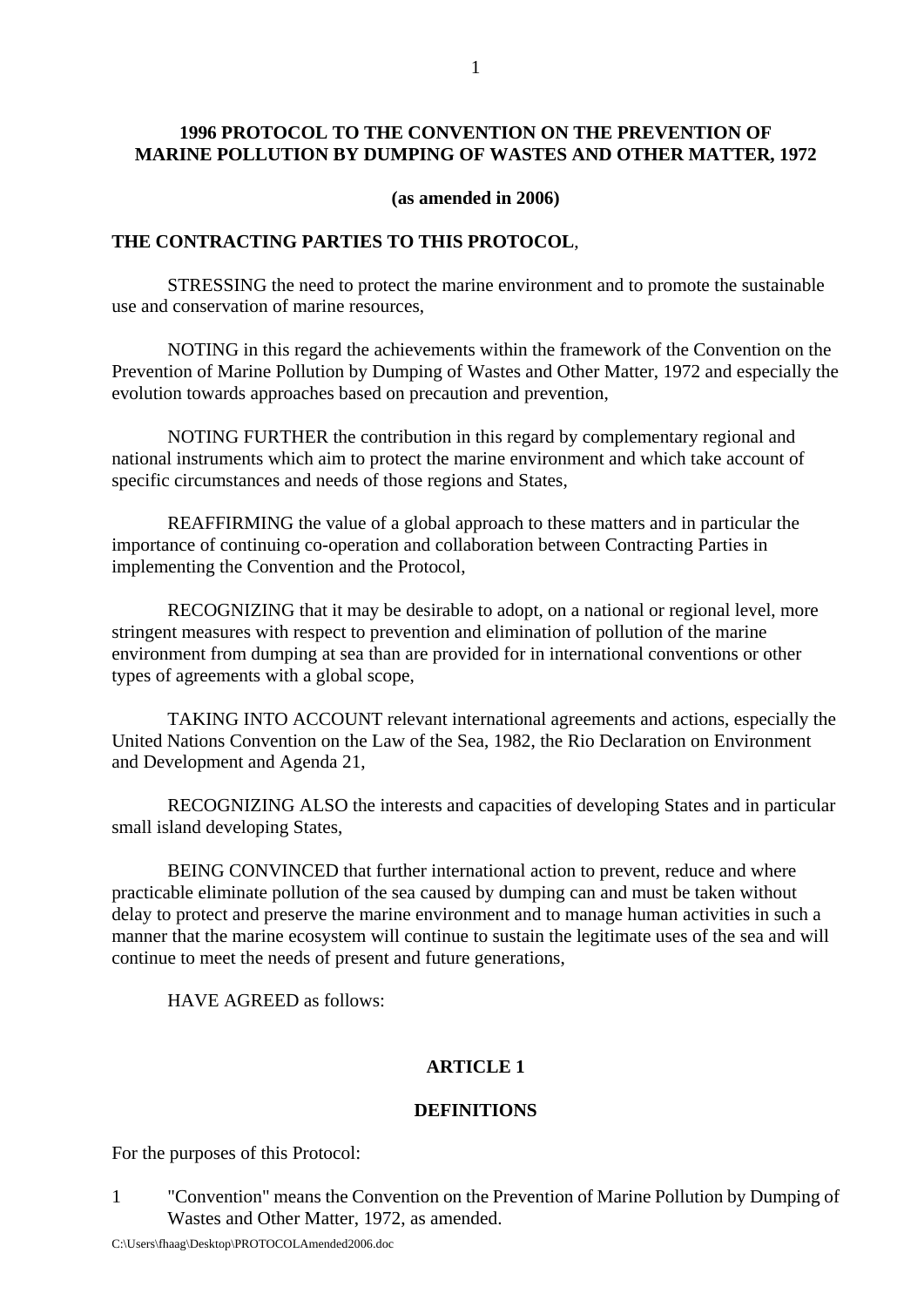- 2 "Organization" means the International Maritime Organization.
- 3 "Secretary-General" means the Secretary-General of the Organization.
- 4 .1 "Dumping" means:
	- .1 any deliberate disposal into the sea of wastes or other matter from vessels, aircraft, platforms or other man-made structures at sea;
	- .2 any deliberate disposal into the sea of vessels, aircraft, platforms or other man-made structures at sea;
	- .3 any storage of wastes or other matter in the seabed and the subsoil thereof from vessels, aircraft, platforms or other man-made structures at sea; and
	- .4 any abandonment or toppling at site of platforms or other man-made structures at sea, for the sole purpose of deliberate disposal.
	- .2 "Dumping" does not include:
		- .1 the disposal into the sea of wastes or other matter incidental to, or derived from the normal operations of vessels, aircraft, platforms or other man-made structures at sea and their equipment, other than wastes or other matter transported by or to vessels, aircraft, platforms or other man-made structures at sea, operating for the purpose of disposal of such matter or derived from the treatment of such wastes or other matter on such vessels, aircraft, platforms or other man-made structures;
		- .2 placement of matter for a purpose other than the mere disposal thereof, provided that such placement is not contrary to the aims of this Protocol; and
		- .3 notwithstanding paragraph 4.1.4, abandonment in the sea of matter (e.g., cables, pipelines and marine research devices) placed for a purpose other than the mere disposal thereof.
	- .3 The disposal or storage of wastes or other matter directly arising from, or related to the exploration, exploitation and associated off-shore processing of seabed mineral resources is not covered by the provisions of this Protocol.
- 5 .1 "Incineration at sea" means the combustion on board a vessel, platform or other manmade structure at sea of wastes or other matter for the purpose of their deliberate disposal by thermal destruction.
	- .2 "Incineration at sea" does not include the incineration of wastes or other matter on board a vessel, platform, or other man-made structure at sea if such wastes or other matter were generated during the normal operation of that vessel, platform or other man-made structure at sea.
- 6 "Vessels and aircraft" means waterborne or airborne craft of any type whatsoever. This expression includes air-cushioned craft and floating craft, whether self-propelled or not.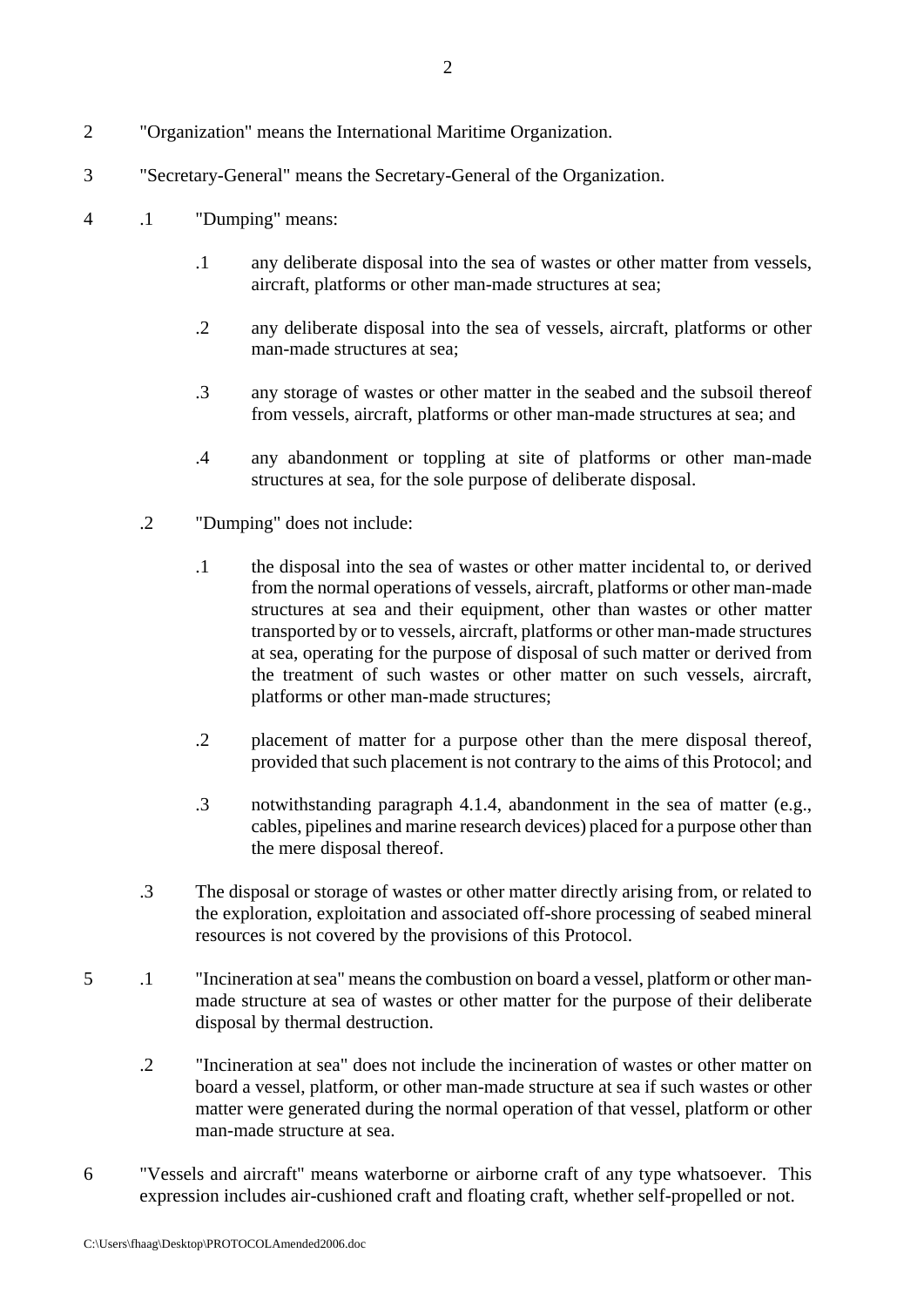- 7 "Sea" means all marine waters other than the internal waters of States, as well as the seabed and the subsoil thereof; it does not include sub-seabed repositories accessed only from land.
- 8 "Wastes or other matter" means material and substance of any kind, form or description.
- 9 "Permit" means permission granted in advance and in accordance with relevant measures adopted pursuant to article 4.1.2 or 8.2.
- 10 "Pollution" means the introduction, directly or indirectly, by human activity, of wastes or other matter into the sea which results or is likely to result in such deleterious effects as harm to living resources and marine ecosystems, hazards to human health, hindrance to marine activities, including fishing and other legitimate uses of the sea, impairment of quality for use of sea water and reduction of amenities.

#### **OBJECTIVES**

Contracting Parties shall individually and collectively protect and preserve the marine environment from all sources of pollution and take effective measures, according to their scientific, technical and economic capabilities, to prevent, reduce and where practicable eliminate pollution caused by dumping or incineration at sea of wastes or other matter. Where appropriate, they shall harmonize their policies in this regard.

#### **ARTICLE 3**

#### **GENERAL OBLIGATIONS**

- 1 In implementing this Protocol, Contracting Parties shall apply a precautionary approach to environmental protection from dumping of wastes or other matter whereby appropriate preventative measures are taken when there is reason to believe that wastes or other matter introduced into the marine environment are likely to cause harm even when there is no conclusive evidence to prove a causal relation between inputs and their effects.
- 2 Taking into account the approach that the polluter should, in principle, bear the cost of pollution, each Contracting Party shall endeavour to promote practices whereby those it has authorized to engage in dumping or incineration at sea bear the cost of meeting the pollution prevention and control requirements for the authorized activities, having due regard to the public interest.
- 3 In implementing the provisions of this Protocol, Contracting Parties shall act so as not to transfer, directly or indirectly, damage or likelihood of damage from one part of the environment to another or transform one type of pollution into another.
- 4 No provision of this Protocol shall be interpreted as preventing Contracting Parties from taking, individually or jointly, more stringent measures in accordance with international law with respect to the prevention, reduction and where practicable elimination of pollution.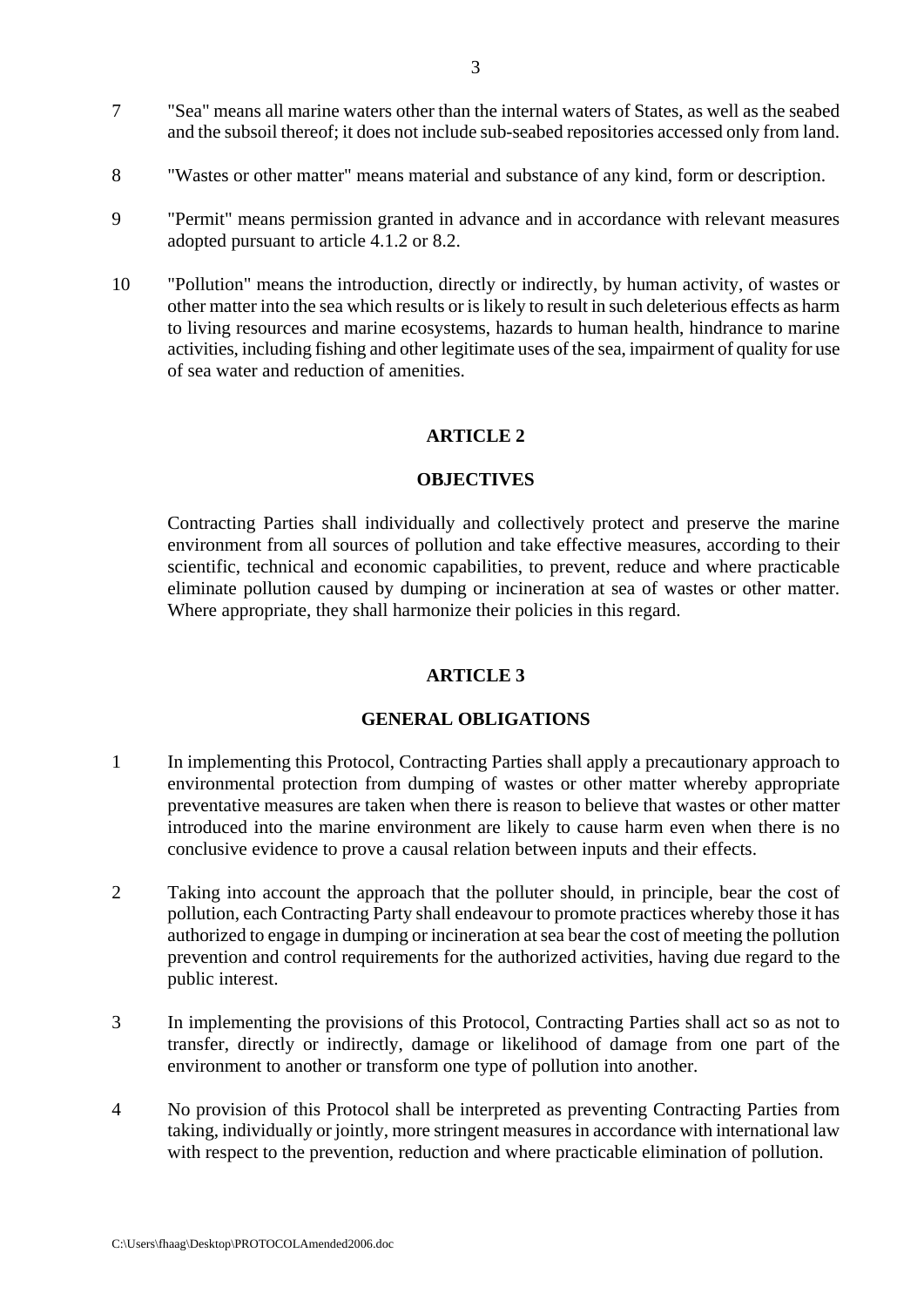### **DUMPING OF WASTES OR OTHER MATTER**

- 1 .1 Contracting Parties shall prohibit the dumping of any wastes or other matter with the exception of those listed in Annex 1.
	- .2 The dumping of wastes or other matter listed in Annex 1 shall require a permit. Contracting Parties shall adopt administrative or legislative measures to ensure that issuance of permits and permit conditions comply with provisions of Annex 2. Particular attention shall be paid to opportunities to avoid dumping in favour of environmentally preferable alternatives.
- 2 No provision of this Protocol shall be interpreted as preventing a Contracting Party from prohibiting, insofar as that Contracting Party is concerned, the dumping of wastes or other matter mentioned in Annex 1. That Contracting Party shall notify the Organization of such measures.

# **ARTICLE 5**

## **INCINERATION AT SEA**

Contracting Parties shall prohibit incineration at sea of wastes or other matter.

# **ARTICLE 6**

### **EXPORT OF WASTES OR OTHER MATTER**

Contracting Parties shall not allow the export of wastes or other matter to other countries for dumping or incineration at sea.

# **ARTICLE 7**

# **INTERNAL WATERS**

- 1 Notwithstanding any other provision of this Protocol, this Protocol shall relate to internal waters only to the extent provided for in paragraphs 2 and 3.
- 2 Each Contracting Party shall at its discretion either apply the provisions of this Protocol or adopt other effective permitting and regulatory measures to control the deliberate disposal of wastes or other matter in marine internal waters where such disposal would be "dumping" or "incineration at sea" within the meaning of article 1, if conducted at sea.
- 3 Each Contracting Party should provide the Organization with information on legislation and institutional mechanisms regarding implementation, compliance and enforcement in marine internal waters. Contracting Parties should also use their best efforts to provide on a voluntary basis summary reports on the type and nature of the materials dumped in marine internal waters.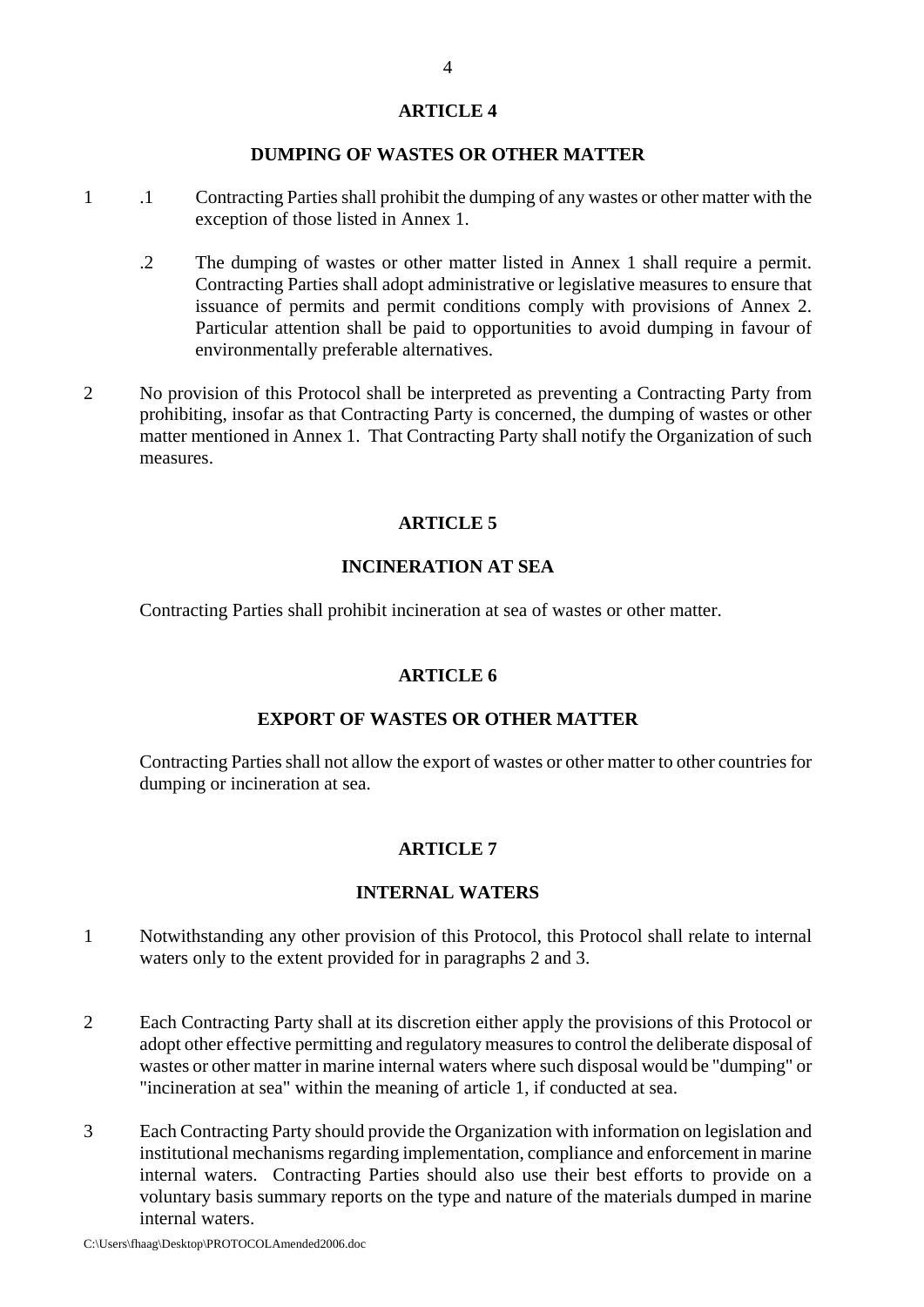## **EXCEPTIONS**

- 1 The provisions of articles 4.1 and 5 shall not apply when it is necessary to secure the safety of human life or of vessels, aircraft, platforms or other man-made structures at sea in cases of force majeure caused by stress of weather, or in any case which constitutes a danger to human life or a real threat to vessels, aircraft, platforms or other man-made structures at sea, if dumping or incineration at sea appears to be the only way of averting the threat and if there is every probability that the damage consequent upon such dumping or incineration at sea will be less than would otherwise occur. Such dumping or incineration at sea shall be conducted so as to minimize the likelihood of damage to human or marine life and shall be reported forthwith to the Organization.
- 2 A Contracting Party may issue a permit as an exception to articles 4.1 and 5, in emergencies posing an unacceptable threat to human health, safety, or the marine environment and admitting of no other feasible solution. Before doing so the Contracting Party shall consult any other country or countries that are likely to be affected and the Organization which, after consulting other Contracting Parties, and competent international organizations as appropriate, shall, in accordance with article 18.1.6 promptly recommend to the Contracting Party the most appropriate procedures to adopt. The Contracting Party shall follow these recommendations to the maximum extent feasible consistent with the time within which action must be taken and with the general obligation to avoid damage to the marine environment and shall inform the Organization of the action it takes. The Contracting Parties pledge themselves to assist one another in such situations.
- 3 Any Contracting Party may waive its rights under paragraph 2 at the time of, or subsequent to ratification of, or accession to this Protocol.

# **ARTICLE 9**

# **ISSUANCE OF PERMITS AND REPORTING**

- 1 Each Contracting Party shall designate an appropriate authority or authorities to:
	- .1 issue permits in accordance with this Protocol;
	- .2 keep records of the nature and quantities of all wastes or other matter for which dumping permits have been issued and where practicable the quantities actually dumped and the location, time and method of dumping; and
	- .3 monitor individually, or in collaboration with other Contracting Parties and competent international organizations, the condition of the sea for the purposes of this Protocol.
- 2 The appropriate authority or authorities of a Contracting Party shall issue permits in accordance with this Protocol in respect of wastes or other matter intended for dumping or, as provided for in article 8.2, incineration at sea: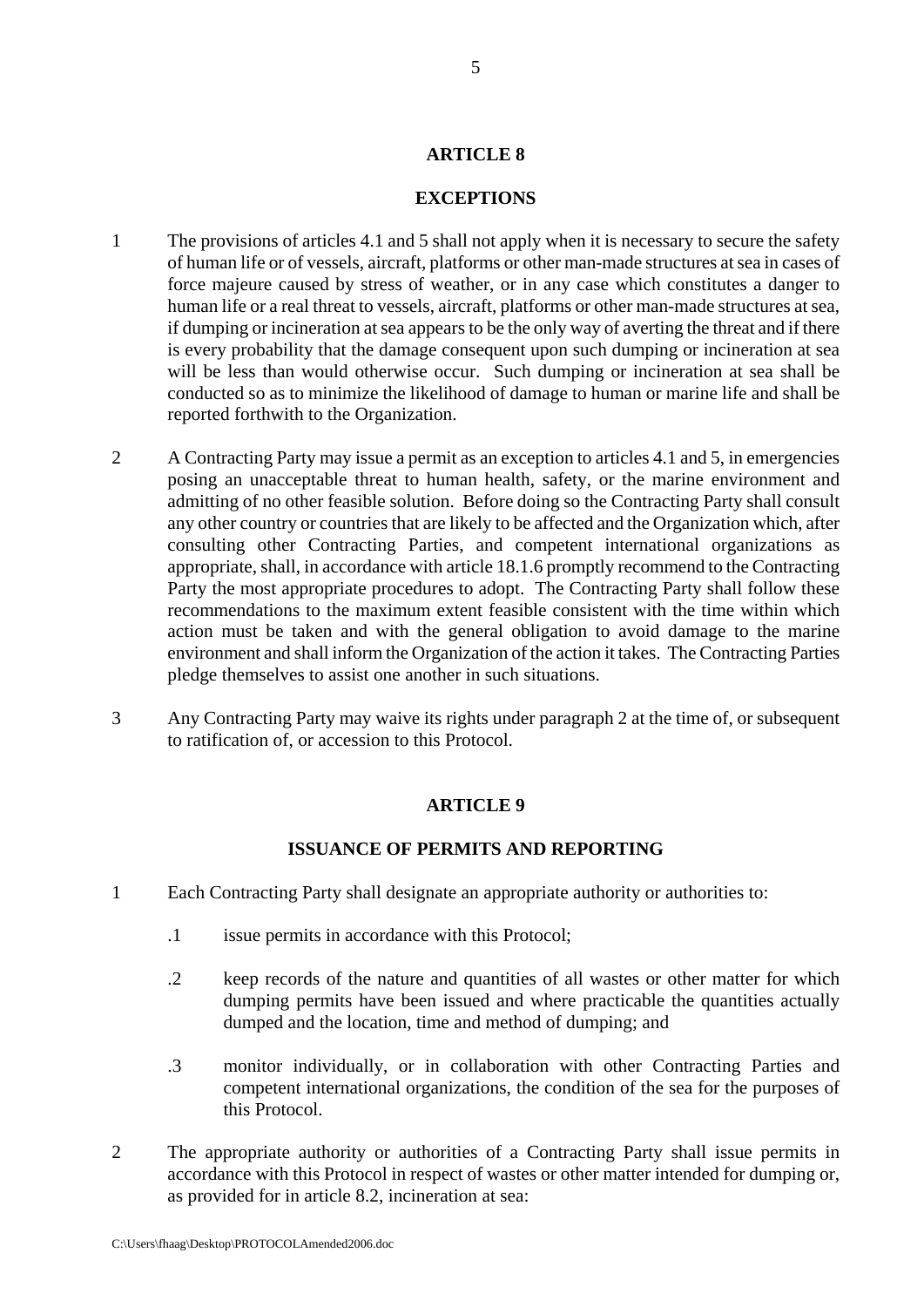- .1 loaded in its territory; and
- .2 loaded onto a vessel or aircraft registered in its territory or flying its flag, when the loading occurs in the territory of a State not a Contracting Party to this Protocol.
- 3 In issuing permits, the appropriate authority or authorities shall comply with the requirements of article 4, together with such additional criteria, measures and requirements as they may consider relevant.
- 4 Each Contracting Party, directly or through a secretariat established under a regional agreement, shall report to the Organization and where appropriate to other Contracting Parties:
	- .1 the information specified in paragraphs 1.2 and 1.3;
	- .2 the administrative and legislative measures taken to implement the provisions of this Protocol, including a summary of enforcement measures; and
	- .3 the effectiveness of the measures referred to in paragraph 4.2 and any problems encountered in their application.

The information referred to in paragraphs 1.2 and 1.3 shall be submitted on an annual basis. The information referred to in paragraphs 4.2 and 4.3 shall be submitted on a regular basis.

5 Reports submitted under paragraphs 4.2 and 4.3 shall be evaluated by an appropriate subsidiary body as determined by the Meeting of Contracting Parties. This body will report its conclusions to an appropriate Meeting or Special Meeting of Contracting Parties.

### **ARTICLE 10**

# **APPLICATION AND ENFORCEMENT**

- 1 Each Contracting Party shall apply the measures required to implement this Protocol to all:
	- .1 vessels and aircraft registered in its territory or flying its flag;
	- .2 vessels and aircraft loading in its territory the wastes or other matter which are to be dumped or incinerated at sea; and
	- .3 vessels, aircraft and platforms or other man-made structures believed to be engaged in dumping or incineration at sea in areas within which it is entitled to exercise jurisdiction in accordance with international law.
- 2 Each Contracting Party shall take appropriate measures in accordance with international law to prevent and if necessary punish acts contrary to the provisions of this Protocol.
- 3 Contracting Parties agree to co-operate in the development of procedures for the effective application of this Protocol in areas beyond the jurisdiction of any State, including procedures for the reporting of vessels and aircraft observed dumping or incinerating at sea in contravention of this Protocol.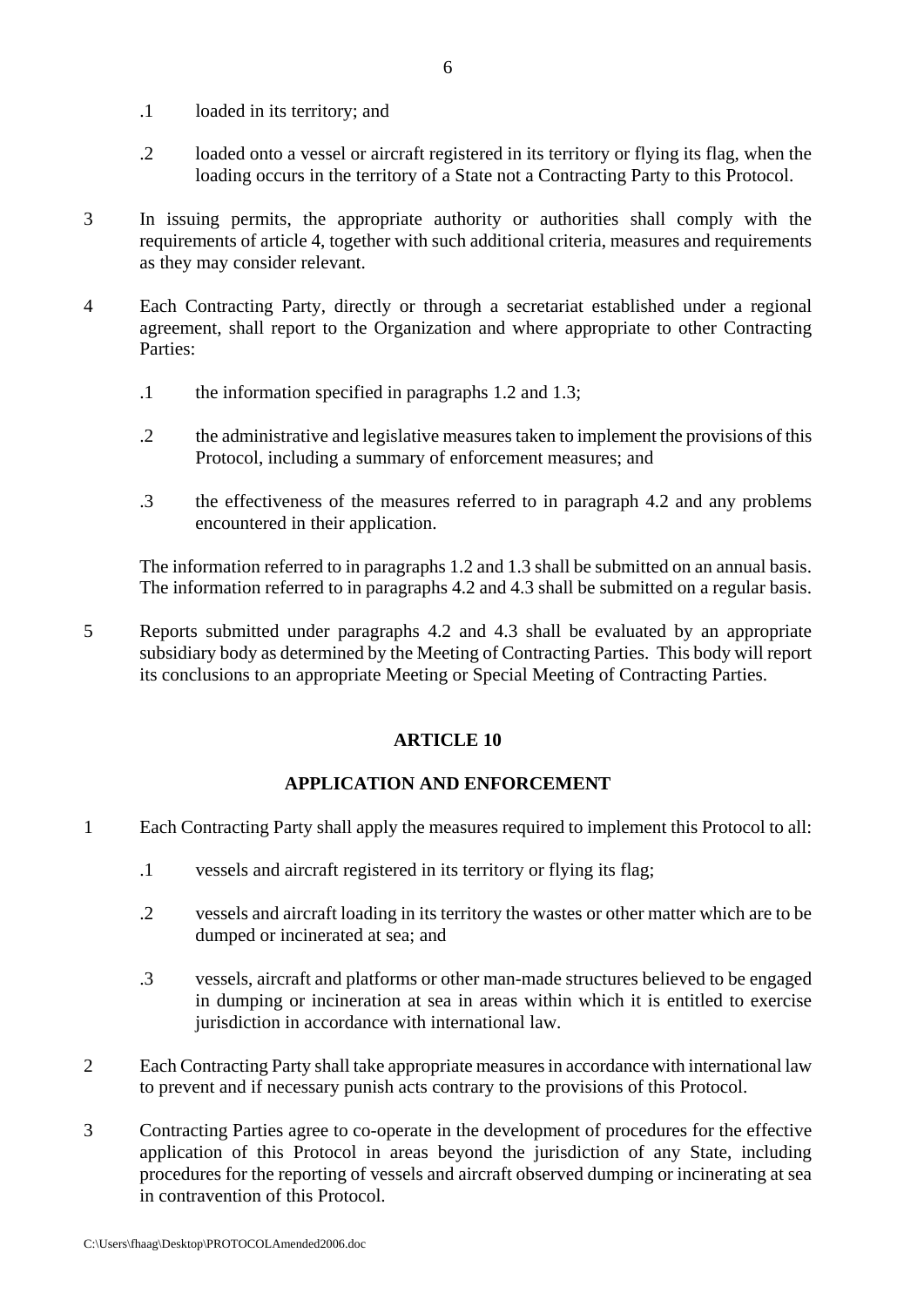- 4 This Protocol shall not apply to those vessels and aircraft entitled to sovereign immunity under international law. However, each Contracting Party shall ensure by the adoption of appropriate measures that such vessels and aircraft owned or operated by it act in a manner consistent with the object and purpose of this Protocol and shall inform the Organization accordingly.
- 5 A State may, at the time it expresses its consent to be bound by this Protocol, or at any time thereafter, declare that it shall apply the provisions of this Protocol to its vessels and aircraft referred to in paragraph 4, recognising that only that State may enforce those provisions against such vessels and aircraft.

## **COMPLIANCE PROCEDURES**

- 1 No later than two years after the entry into force of this Protocol, the Meeting of Contracting Parties shall establish those procedures and mechanisms necessary to assess and promote compliance with this Protocol. Such procedures and mechanisms shall be developed with a view to allowing for the full and open exchange of information, in a constructive manner.
- 2 After full consideration of any information submitted pursuant to this Protocol and any recommendations made through procedures or mechanisms established under paragraph 1, the Meeting of Contracting Parties may offer advice, assistance or co-operation to Contracting Parties and non-Contracting Parties.

### **ARTICLE 12**

### **REGIONAL CO-OPERATION**

In order to further the objectives of this Protocol, Contracting Parties with common interests to protect the marine environment in a given geographical area shall endeavour, taking into account characteristic regional features, to enhance regional co-operation including the conclusion of regional agreements consistent with this Protocol for the prevention, reduction and where practicable elimination of pollution caused by dumping or incineration at sea of wastes or other matter. Contracting Parties shall seek to co-operate with the parties to regional agreements in order to develop harmonized procedures to be followed by Contracting Parties to the different conventions concerned.

# **ARTICLE 13**

# **TECHNICAL CO-OPERATION AND ASSISTANCE**

- 1 Contracting Parties shall, through collaboration within the Organization and in co-ordination with other competent international organizations, promote bilateral and multilateral support for the prevention, reduction and where practicable elimination of pollution caused by dumping as provided for in this Protocol to those Contracting Parties that request it for:
	- .1 training of scientific and technical personnel for research, monitoring and enforcement, including as appropriate the supply of necessary equipment and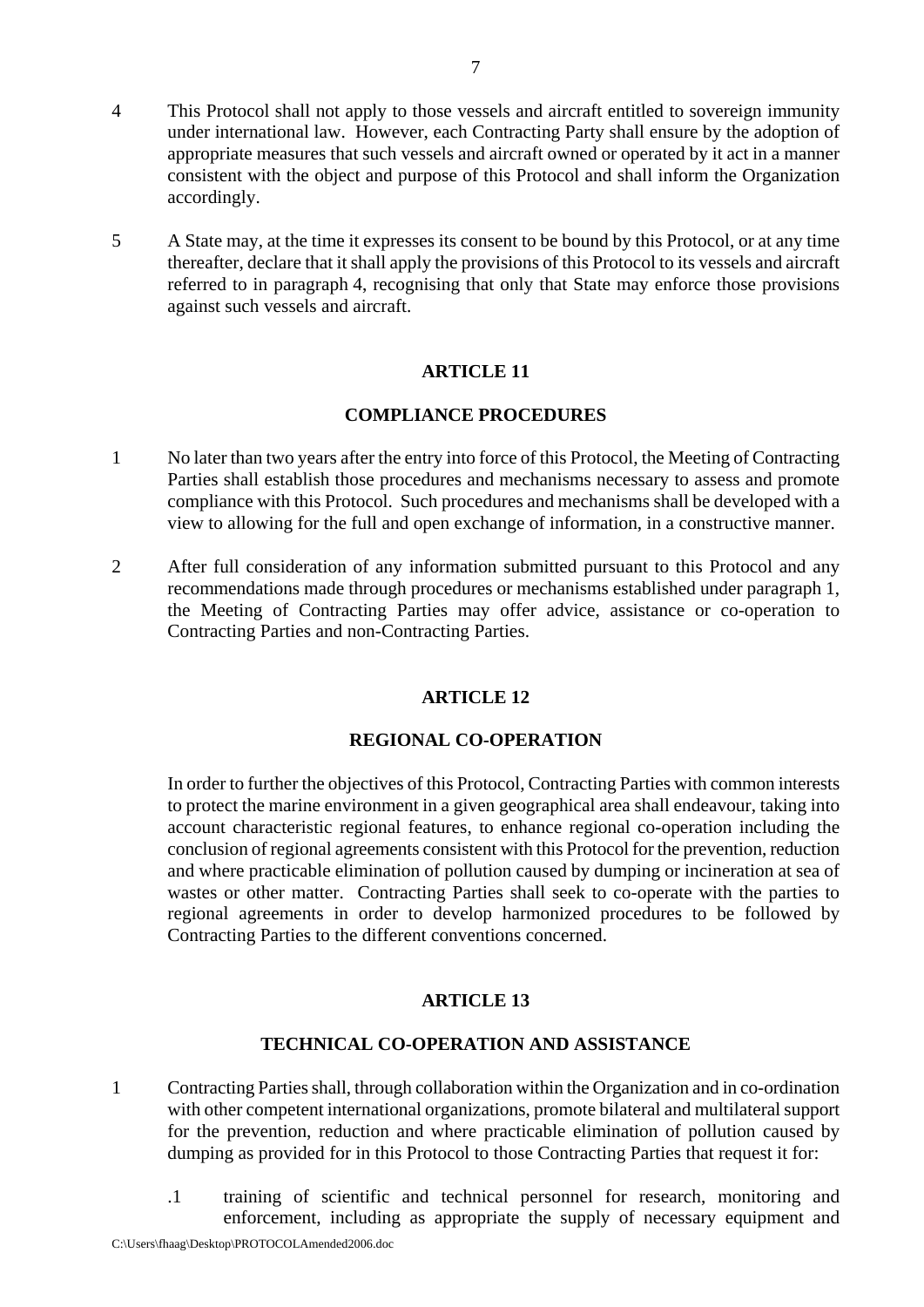- .2 advice on implementation of this Protocol;
- .3 information and technical co-operation relating to waste minimization and clean production processes;
- .4 information and technical co-operation relating to the disposal and treatment of waste and other measures to prevent, reduce and where practicable eliminate pollution caused by dumping; and
- .5 access to and transfer of environmentally sound technologies and corresponding know-how, in particular to developing countries and countries in transition to market economies, on favourable terms, including on concessional and preferential terms, as mutually agreed, taking into account the need to protect intellectual property rights as well as the special needs of developing countries and countries in transition to market economies.
- 2 The Organization shall perform the following functions:
	- .1 forward requests from Contracting Parties for technical co-operation to other Contracting Parties, taking into account such factors as technical capabilities;
	- .2 co-ordinate requests for assistance with other competent international organizations, as appropriate; and
	- .3 subject to the availability of adequate resources, assist developing countries and those in transition to market economies, which have declared their intention to become Contracting Parties to this Protocol, to examine the means necessary to achieve full implementation.

# **SCIENTIFIC AND TECHNICAL RESEARCH**

- 1 Contracting Parties shall take appropriate measures to promote and facilitate scientific and technical research on the prevention, reduction and where practicable elimination of pollution by dumping and other sources of marine pollution relevant to this Protocol. In particular, such research should include observation, measurement, evaluation and analysis of pollution by scientific methods.
- 2 Contracting Parties shall, to achieve the objectives of this Protocol, promote the availability of relevant information to other Contracting Parties who request it on:
	- .1 scientific and technical activities and measures undertaken in accordance with this Protocol;
	- .2 marine scientific and technological programmes and their objectives; and
	- .3 the impacts observed from the monitoring and assessment conducted pursuant to article 9.1.3.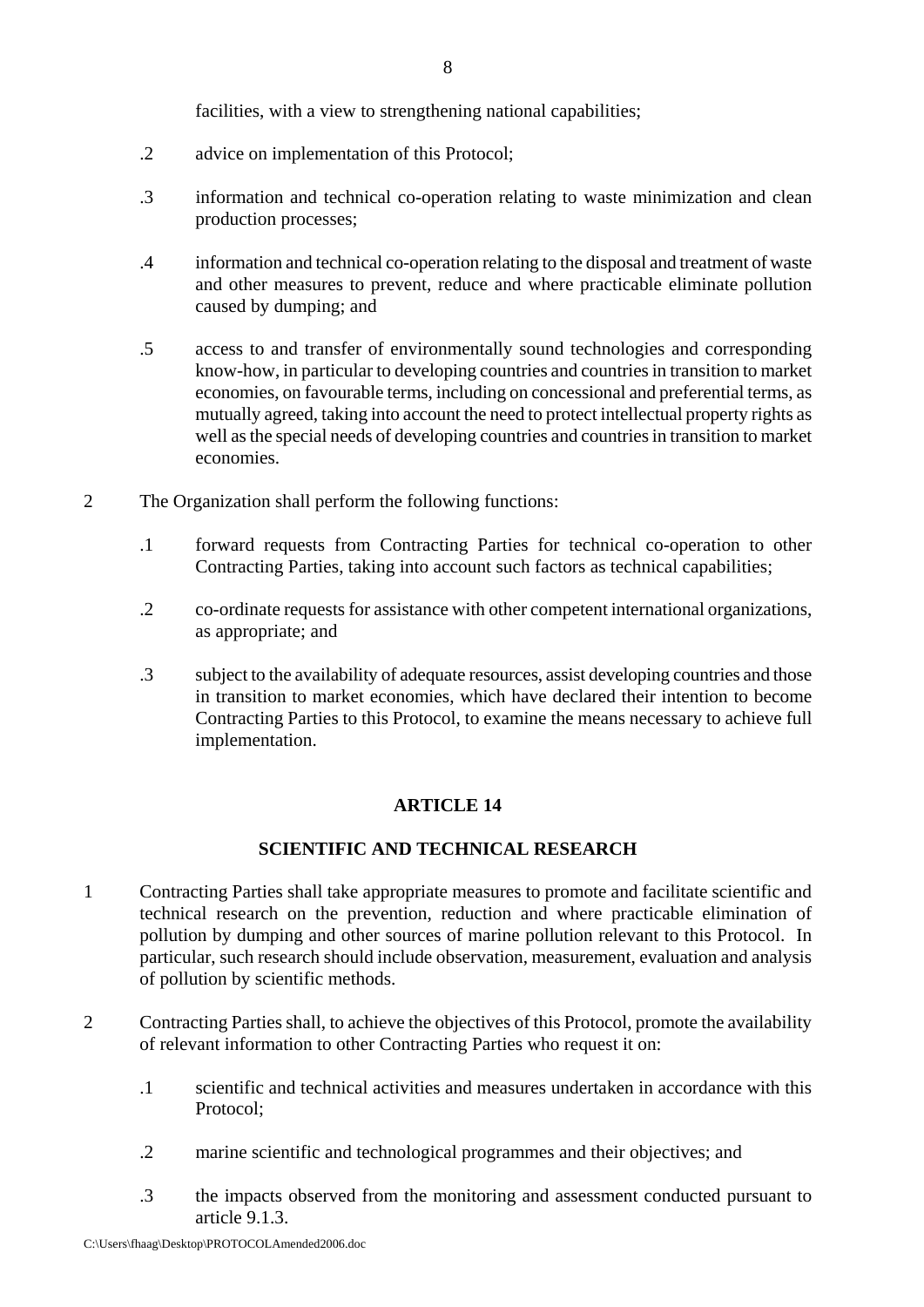#### **RESPONSIBILITY AND LIABILITY**

In accordance with the principles of international law regarding State responsibility for damage to the environment of other States or to any other area of the environment, the Contracting Parties undertake to develop procedures regarding liability arising from the dumping or incineration at sea of wastes or other matter.

### **ARTICLE 16**

#### **SETTLEMENT OF DISPUTES**

- 1 Any disputes regarding the interpretation or application of this Protocol shall be resolved in the first instance through negotiation, mediation or conciliation, or other peaceful means chosen by parties to the dispute.
- 2 If no resolution is possible within twelve months after one Contracting Party has notified another that a dispute exists between them, the dispute shall be settled, at the request of a party to the dispute, by means of the Arbitral Procedure set forth in Annex 3, unless the parties to the dispute agree to use one of the procedures listed in paragraph 1 of Article 287 of the 1982 United Nations Convention on the Law of the Sea. The parties to the dispute may so agree, whether or not they are also States Parties to the 1982 United Nations Convention on the Law of the Sea.
- 3 In the event an agreement to use one of the procedures listed in paragraph 1 of Article 287 of the 1982 United Nations Convention on the Law of the Sea is reached, the provisions set forth in Part XV of that Convention that are related to the chosen procedure would also apply, *mutatis mutandis*.
- 4 The twelve month period referred to in paragraph 2 may be extended for another twelve months by mutual consent of the parties concerned.
- 5 Notwithstanding paragraph 2, any State may, at the time it expresses its consent to be bound by this Protocol, notify the Secretary-General that, when it is a party to a dispute about the interpretation or application of article 3.1 or 3.2, its consent will be required before the dispute may be settled by means of the Arbitral Procedure set forth in Annex 3.

### **ARTICLE 17**

## **INTERNATIONAL CO-OPERATION**

Contracting Parties shall promote the objectives of this Protocol within the competent international organizations.

### **ARTICLE 18**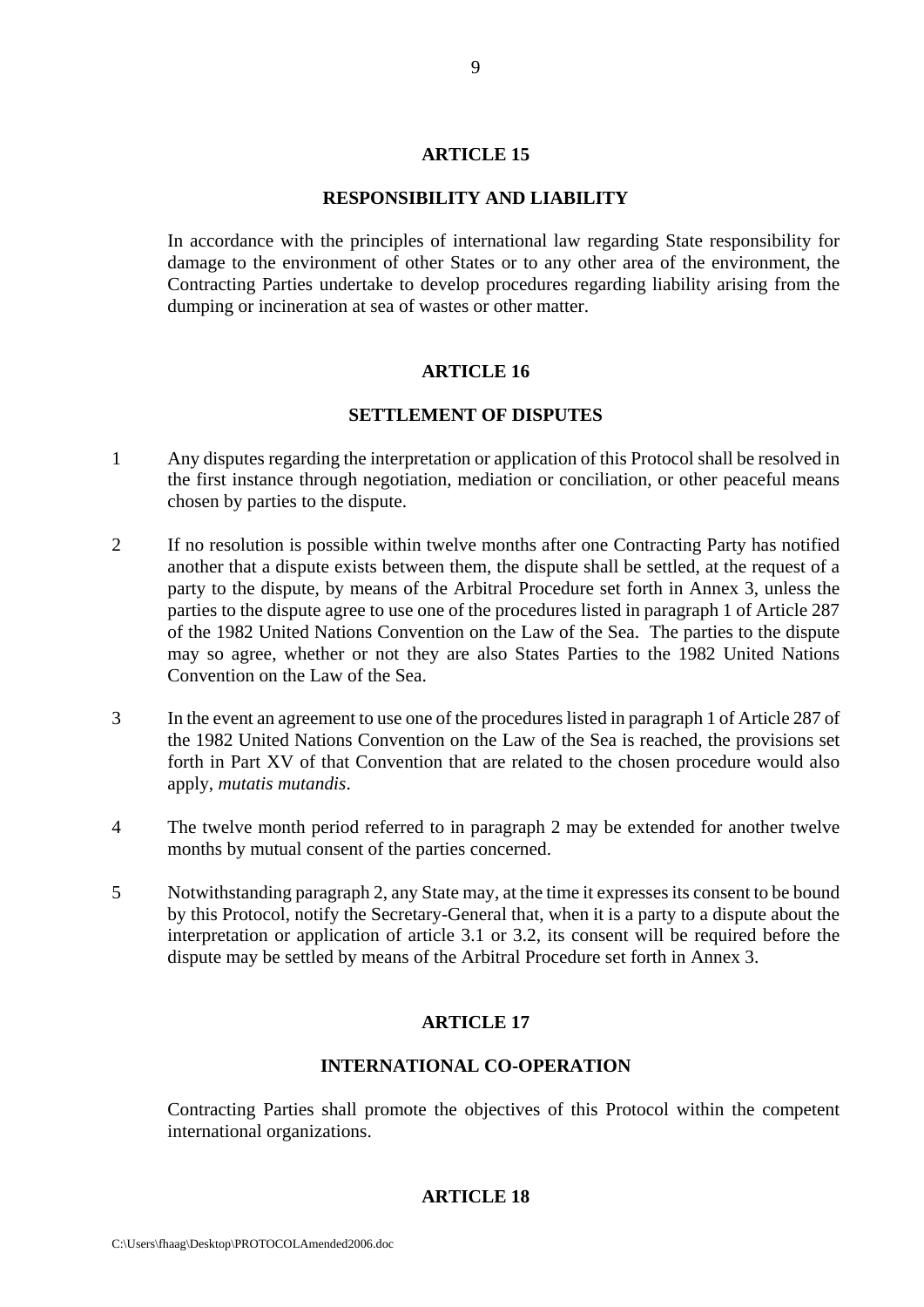### **MEETINGS OF CONTRACTING PARTIES**

- 1 Meetings of Contracting Parties or Special Meetings of Contracting Parties shall keep under continuing review the implementation of this Protocol and evaluate its effectiveness with a view to identifying means of strengthening action, where necessary, to prevent, reduce and where practicable eliminate pollution caused by dumping and incineration at sea of wastes or other matter. To these ends, Meetings of Contracting Parties or Special Meetings of Contracting Parties may:
	- .1 review and adopt amendments to this Protocol in accordance with articles 21 and 22;
	- .2 establish subsidiary bodies, as required, to consider any matter with a view to facilitating the effective implementation of this Protocol;
	- .3 invite appropriate expert bodies to advise the Contracting Parties or the Organization on matters relevant to this Protocol;
	- .4 promote co-operation with competent international organizations concerned with the prevention and control of pollution;
	- .5 consider the information made available pursuant to article 9.4;
	- .6 develop or adopt, in consultation with competent international organizations, procedures referred to in article 8.2, including basic criteria for determining exceptional and emergency situations, and procedures for consultative advice and the safe disposal of matter at sea in such circumstances;
	- .7 consider and adopt resolutions; and
	- .8 consider any additional action that may be required.
- 2 The Contracting Parties at their first Meeting shall establish rules of procedure as necessary.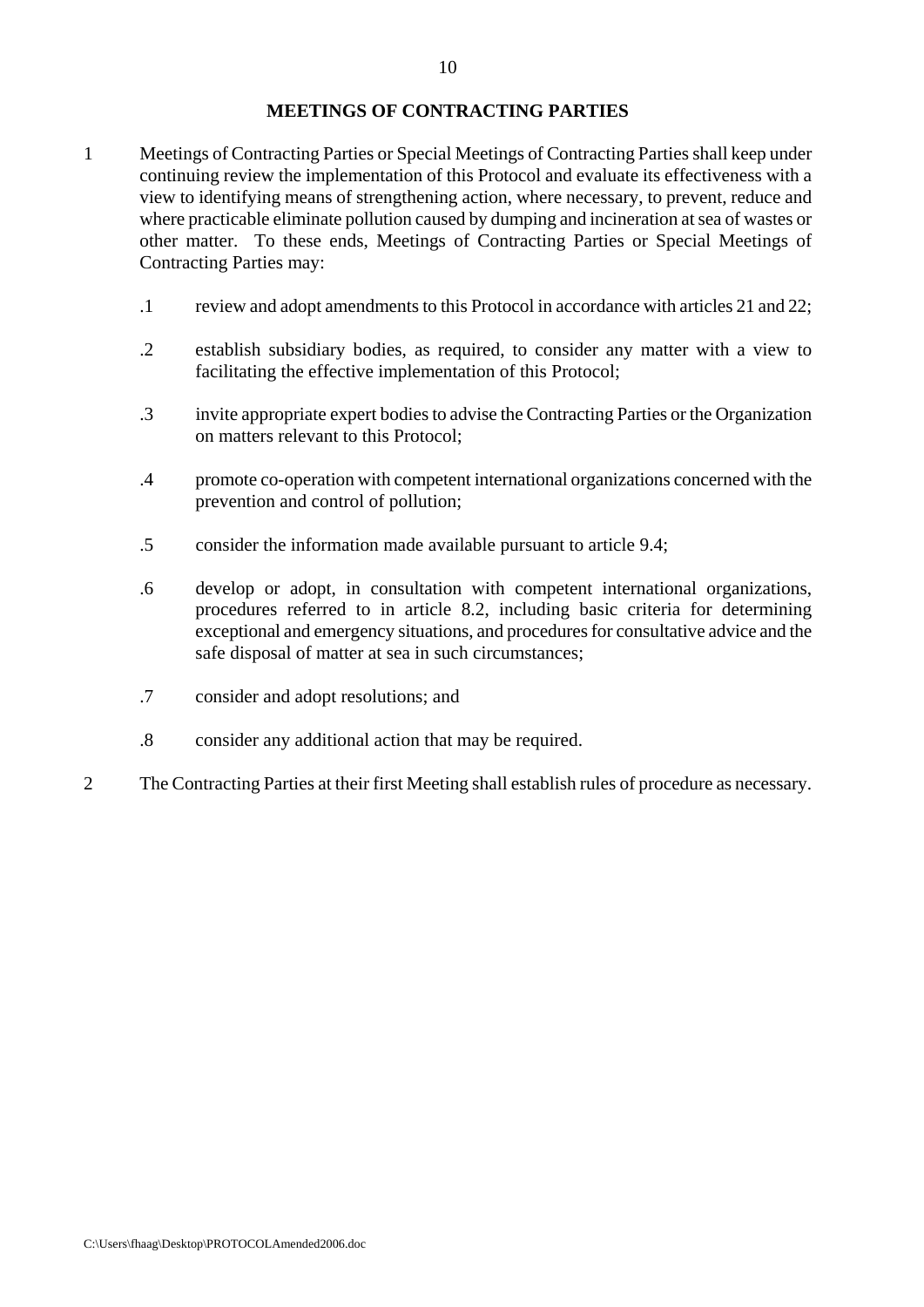## **DUTIES OF THE ORGANIZATION**

- 1 The Organization shall be responsible for Secretariat duties in relation to this Protocol. Any Contracting Party to this Protocol not being a member of this Organization shall make an appropriate contribution to the expenses incurred by the Organization in performing these duties.
- 2 Secretariat duties necessary for the administration of this Protocol include:
	- .1 convening Meetings of Contracting Parties once per year, unless otherwise decided by Contracting Parties, and Special Meetings of Contracting Parties at any time on the request of two-thirds of the Contracting Parties;
	- .2 providing advice on request on the implementation of this Protocol and on guidance and procedures developed thereunder;
	- .3 considering enquiries by, and information from Contracting Parties, consulting with them and with the competent international organizations, and providing recommendations to Contracting Parties on questions related to, but not specifically covered by, this Protocol;
	- .4 preparing and assisting, in consultation with Contracting Parties and the competent international organizations, in the development and implementation of procedures referred to in article 18.1.6;
	- .5 conveying to the Contracting Parties concerned all notifications received by the Organization in accordance with this Protocol; and
	- .6 preparing, every two years, a budget and a financial account for the administration of this Protocol which shall be distributed to all Contracting Parties.
- 3 The Organization shall, subject to the availability of adequate resources, in addition to the requirements set out in article 13.2.3.
	- .1 collaborate in assessments of the state of the marine environment; and
	- .2 co-operate with competent international organizations concerned with the prevention and control of pollution.

# **ARTICLE 20**

### **ANNEXES**

Annexes to this Protocol form an integral part of this Protocol.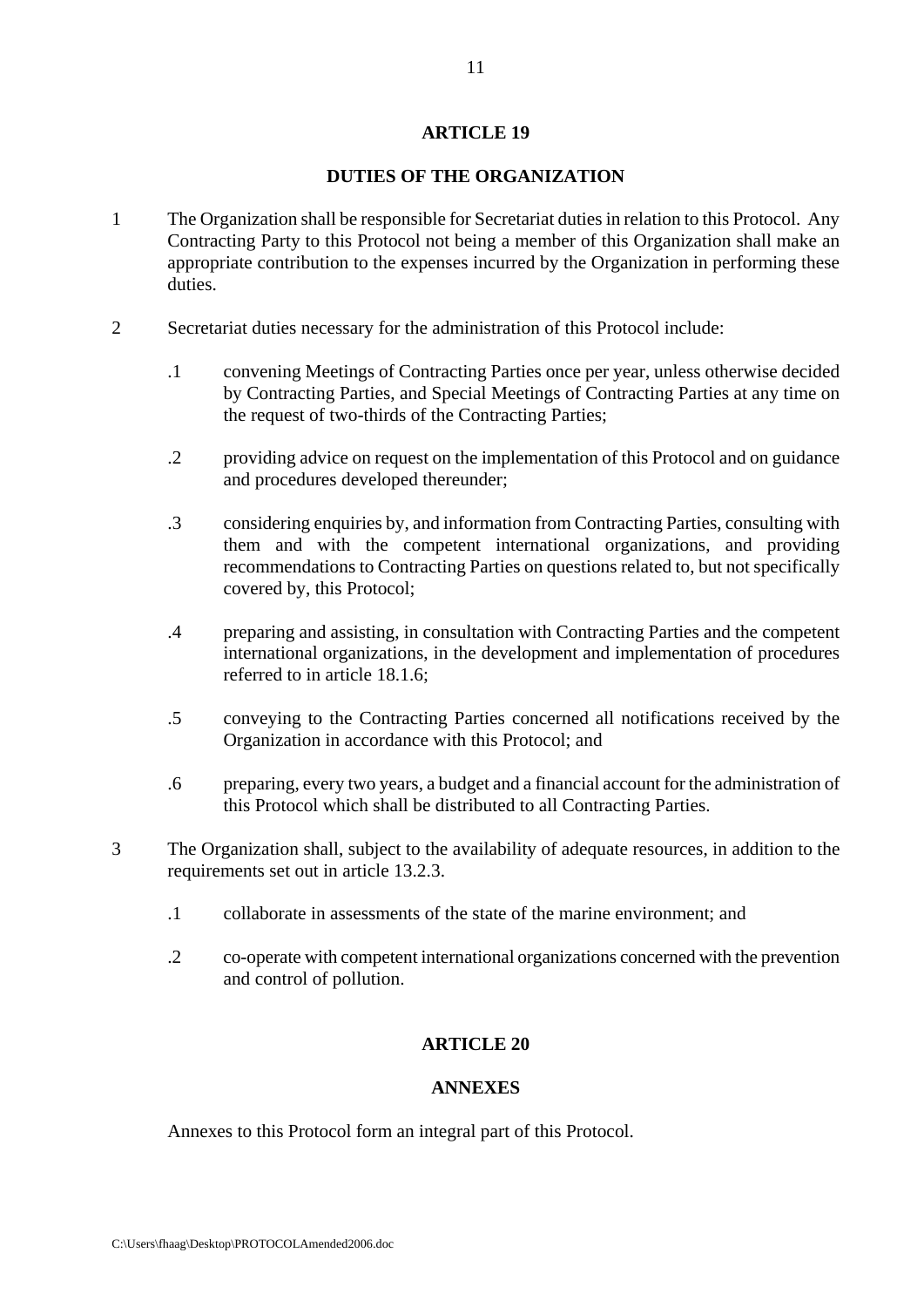## **AMENDMENT OF THE PROTOCOL**

- 1 Any Contracting Party may propose amendments to the articles of this Protocol. The text of a proposed amendment shall be communicated to Contracting Parties by the Organization at least six months prior to its consideration at a Meeting of Contracting Parties or a Special Meeting of Contracting Parties.
- 2 Amendments to the articles of this Protocol shall be adopted by a two-thirds majority vote of the Contracting Parties which are present and voting at the Meeting of Contracting Parties or Special Meeting of Contracting Parties designated for this purpose.
- 3 An amendment shall enter into force for the Contracting Parties which have accepted it on the sixtieth day after two-thirds of the Contracting Parties shall have deposited an instrument of acceptance of the amendment with the Organization. Thereafter the amendment shall enter into force for any other Contracting Party on the sixtieth day after the date on which that Contracting Party has deposited its instrument of acceptance of the amendment.
- 4 The Secretary-General shall inform Contracting Parties of any amendments adopted at Meetings of Contracting Parties and of the date on which such amendments enter into force generally and for each Contracting Party.
- 5 After entry into force of an amendment to this Protocol, any State that becomes a Contracting Party to this Protocol shall become a Contracting Party to this Protocol as amended, unless two-thirds of the Contracting Parties present and voting at the Meeting or Special Meeting of Contracting Parties adopting the amendment agree otherwise.

# **ARTICLE 22**

# **AMENDMENT OF THE ANNEXES**

- 1 Any Contracting Party may propose amendments to the Annexes to this Protocol. The text of a proposed amendment shall be communicated to Contracting Parties by the Organization at least six months prior to its consideration by a Meeting of Contracting Parties or Special Meeting of Contracting Parties.
- 2 Amendments to the Annexes other than Annex 3 will be based on scientific or technical considerations and may take into account legal, social and economic factors as appropriate. Such amendments shall be adopted by a two-thirds majority vote of the Contracting Parties present and voting at a Meeting of Contracting Parties or Special Meeting of Contracting Parties designated for this purpose.
- 3 The Organization shall without delay communicate to Contracting Parties amendments to the Annexes that have been adopted at a Meeting of Contracting Parties or Special Meeting of Contracting Parties.
- 4 Except as provided in paragraph 7, amendments to the Annexes shall enter into force for each Contracting Party immediately on notification of its acceptance to the Organization or 100 days after the date of their adoption at a Meeting of Contracting Parties, if that is later, except for those Contracting Parties which before the end of the 100 days make a declaration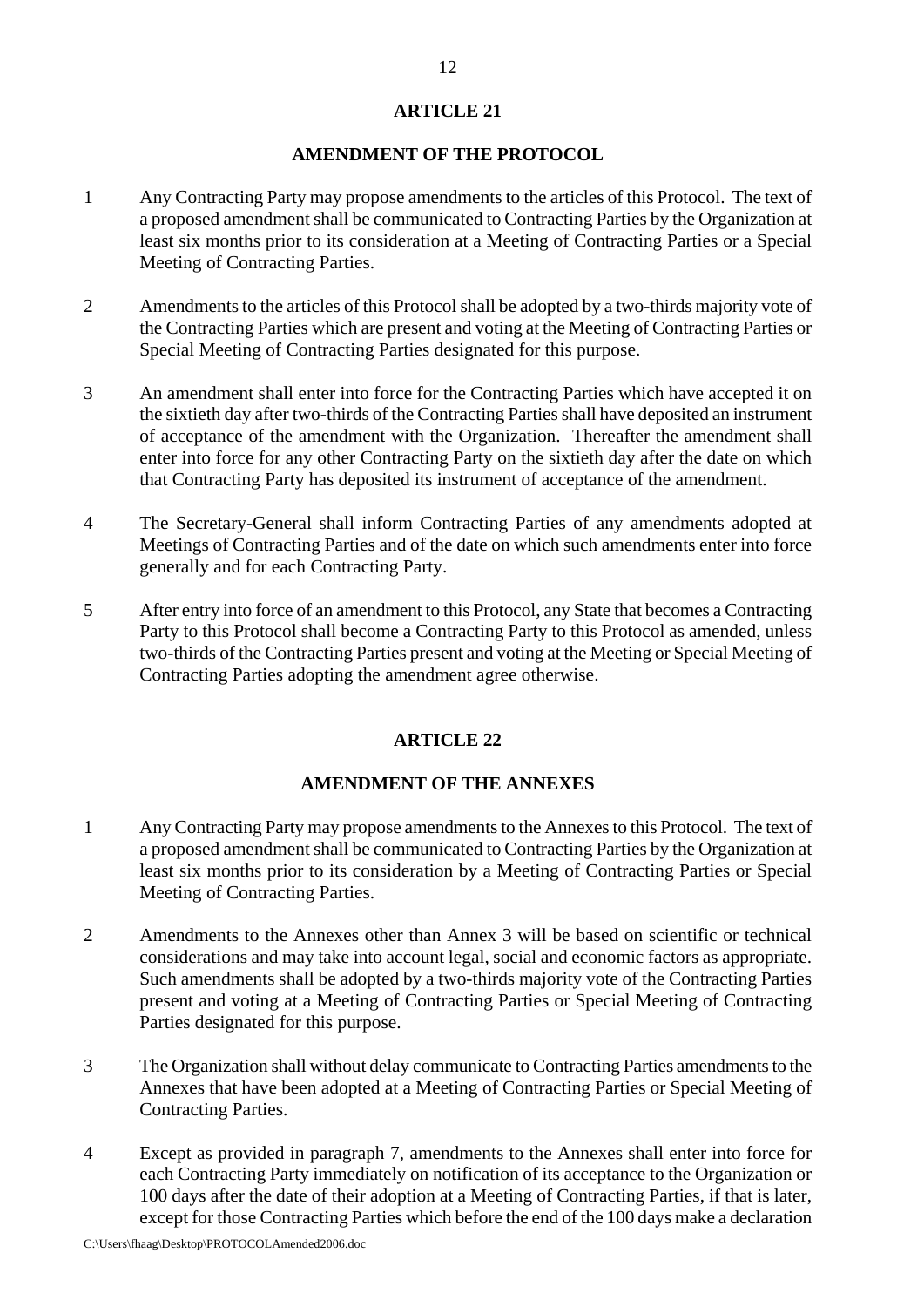that they are not able to accept the amendment at that time. A Contracting Party may at any time substitute an acceptance for a previous declaration of objection and the amendment previously objected to shall thereupon enter into force for that Contracting Party.

- 5 The Secretary-General shall without delay notify Contracting Parties of instruments of acceptance or objection deposited with the Organization.
- 6 A new Annex or an amendment to an Annex which is related to an amendment to the articles of this Protocol shall not enter into force until such time as the amendment to the articles of this Protocol enters into force.
- 7 With regard to amendments to Annex 3 concerning the Arbitral Procedure and with regard to the adoption and entry into force of new Annexes the procedures on amendments to the articles of this Protocol shall apply.

## **ARTICLE 23**

### **RELATIONSHIP BETWEEN THE PROTOCOL AND THE CONVENTION**

This Protocol will supersede the Convention as between Contracting Parties to this Protocol which are also Parties to the Convention.

### **ARTICLE 24**

### **SIGNATURE, RATIFICATION, ACCEPTANCE, APPROVAL AND ACCESSION**

- 1 This Protocol shall be open for signature by any State at the Headquarters of the Organization from 1 April 1997 to 31 March 1998 and shall thereafter remain open for accession by any State.
- 2 States may become Contracting Parties to this Protocol by:
	- .1 signature not subject to ratification, acceptance or approval; or
	- .2 signature subject to ratification, acceptance or approval, followed by ratification, acceptance or approval; or
	- .3 accession.
- 3 Ratification, acceptance, approval or accession shall be effected by the deposit of an instrument to that effect with the Secretary-General.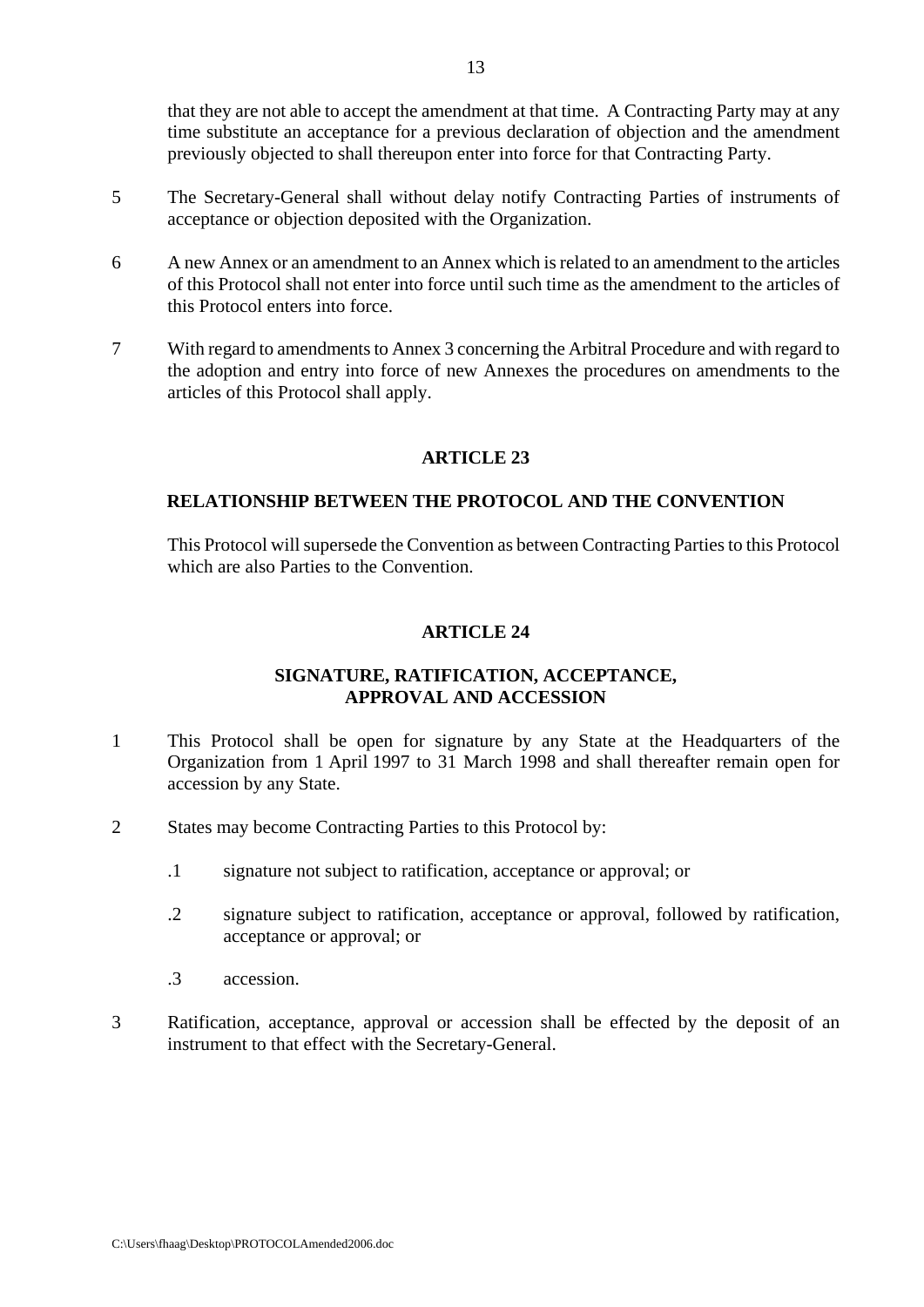#### **ENTRY INTO FORCE**

- 1 This Protocol shall enter into force on the thirtieth day following the date on which:
	- .1 at least 26 States have expressed their consent to be bound by this Protocol in accordance with article 24; and
	- .2 at least 15 Contracting Parties to the Convention are included in the number of States referred to in paragraph 1.1.
- 2 For each State that has expressed its consent to be bound by this Protocol in accordance with article 24 following the date referred to in paragraph 1, this Protocol shall enter into force on the thirtieth day after the date on which such State expressed its consent.

# **ARTICLE 26**

### **TRANSITIONAL PERIOD**

- 1 Any State that was not a Contracting Party to the Convention before 31 December 1996 and that expresses its consent to be bound by this Protocol prior to its entry into force or within five years after its entry into force may, at the time it expresses its consent, notify the Secretary-General that, for reasons described in the notification, it will not be able to comply with specific provisions of this Protocol other than those provided in paragraph 2, for a transitional period that shall not exceed that described in paragraph 4.
- 2 No notification made under paragraph 1 shall affect the obligations of a Contracting Party to this Protocol with respect to incineration at sea or the dumping of radioactive wastes or other radioactive matter.
- 3 Any Contracting Party to this Protocol that has notified the Secretary-General under paragraph 1 that, for the specified transitional period, it will not be able to comply, in part or in whole, with article 4.1 or article 9 shall nonetheless during that period prohibit the dumping of wastes or other matter for which it has not issued a permit, use its best efforts to adopt administrative or legislative measures to ensure that issuance of permits and permit conditions comply with the provisions of Annex 2, and notify the Secretary-General of any permits issued.
- 4 Any transitional period specified in a notification made under paragraph 1 shall not extend beyond five years after such notification is submitted.
- 5 Contracting Parties that have made a notification under paragraph 1 shall submit to the first Meeting of Contracting Parties occurring after deposit of their instrument of ratification, acceptance, approval or accession a programme and timetable to achieve full compliance with this Protocol, together with any requests for relevant technical co-operation and assistance in accordance with article 13 of this Protocol.
- 6 Contracting Parties that have made a notification under paragraph 1 shall establish procedures and mechanisms for the transitional period to implement and monitor submitted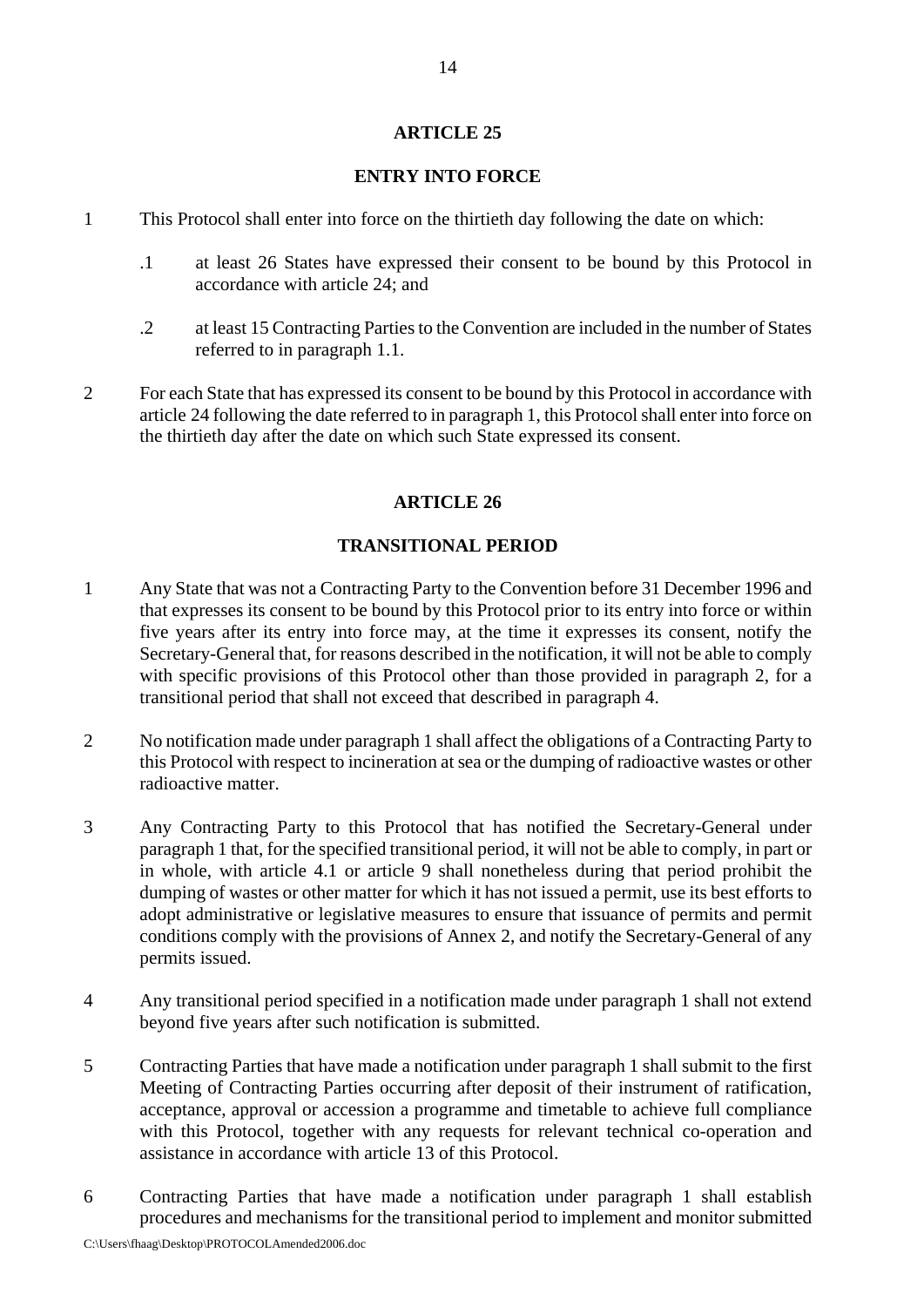programmes designed to achieve full compliance with this Protocol. A report on progress toward compliance shall be submitted by such Contracting Parties to each Meeting of Contracting Parties held during their transitional period for appropriate action.

## **ARTICLE 27**

#### **WITHDRAWAL**

- 1 Any Contracting Party may withdraw from this Protocol at any time after the expiry of two years from the date on which this Protocol enters into force for that Contracting Party.
- 2 Withdrawal shall be effected by the deposit of an instrument of withdrawal with the Secretary-General.
- 3 A withdrawal shall take effect one year after receipt by the Secretary-General of the instrument of withdrawal or such longer period as may be specified in that instrument.

### **ARTICLE 28**

#### **DEPOSITARY**

- 1 This Protocol shall be deposited with the Secretary-General.
- 2 In addition to the functions specified in articles 10.5, 16.5, 21.4, 22.5 and 26.5, the Secretary-General shall:
	- .1 inform all States which have signed this Protocol or acceded thereto of:
		- .1 each new signature or deposit of an instrument of ratification, acceptance, approval or accession, together with the date thereof;
		- .2 the date of entry into force of this Protocol; and
		- .3 the deposit of any instrument of withdrawal from this Protocol together with the date on which it was received and the date on which the withdrawal takes effect.
	- .2 transmit certified copies of this Protocol to all States which have signed this Protocol or acceded thereto.
- 3 As soon as this Protocol enters into force, a certified true copy thereof shall be transmitted by the Secretary-General to the Secretariat of the United Nations for registration and publication in accordance with Article 102 of the Charter of the United Nations.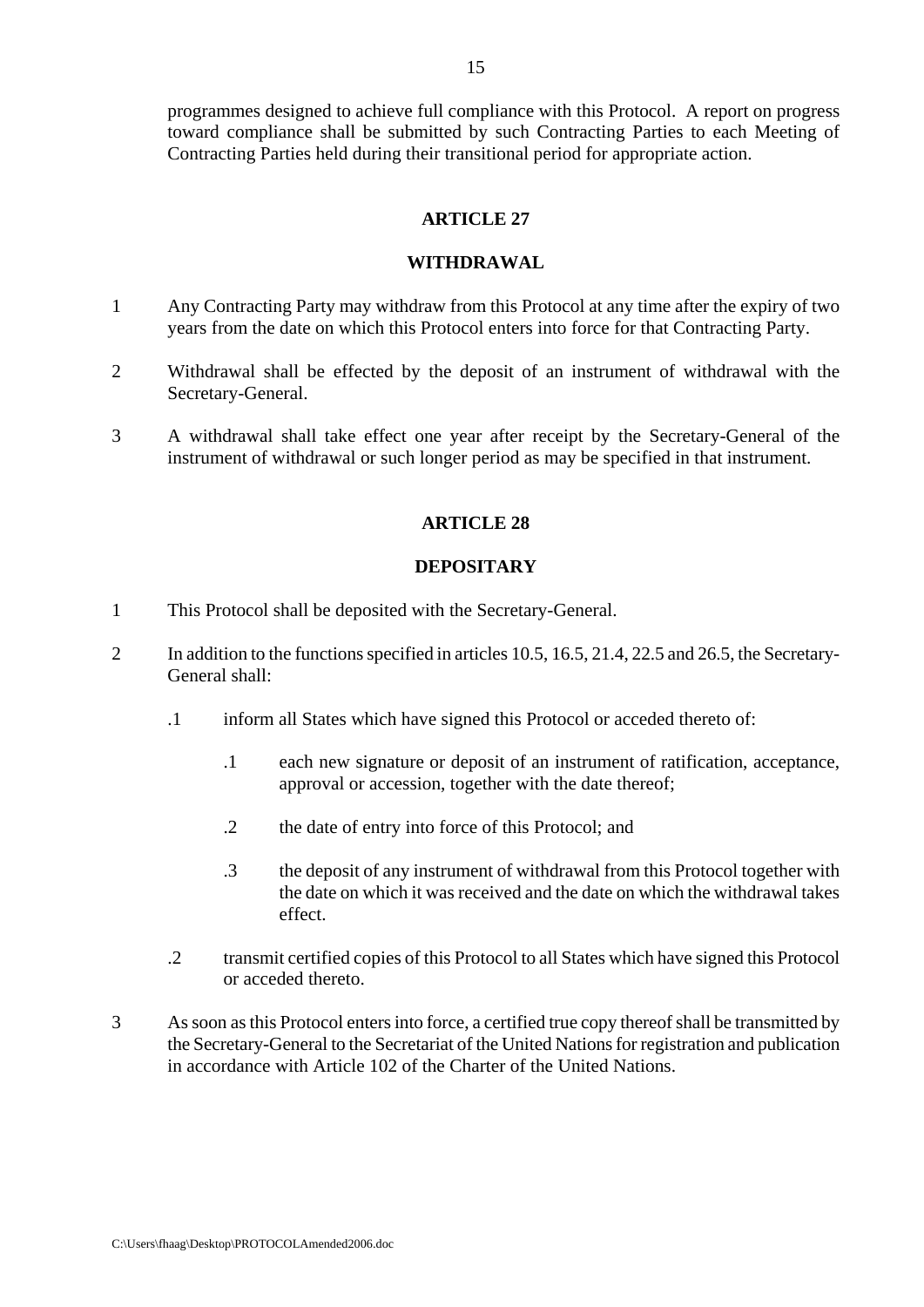## **AUTHENTIC TEXTS**

This Protocol is established in a single original in the Arabic, Chinese, English, French, Russian and Spanish languages, each text being equally authentic.

IN WITNESS WHEREOF the undersigned being duly authorized by their respective Governments for that purpose have signed this Protocol<sup>1</sup>.

DONE AT LONDON, this seventh day of November, one thousand nine hundred and ninetysix.

\*\*\*

1

C:\Users\fhaag\Desktop\PROTOCOLAmended2006.doc 1 Signatures omitted.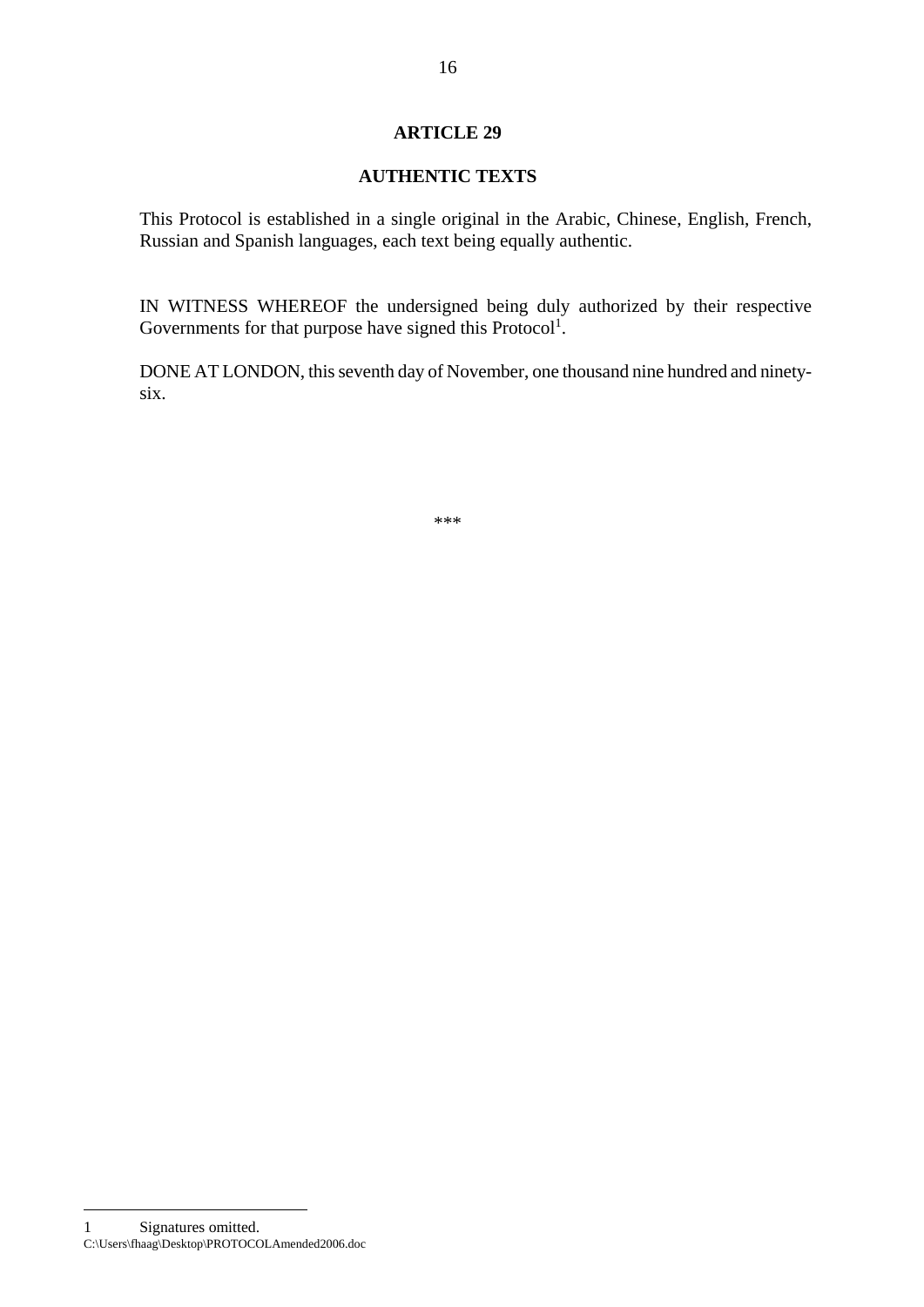# **ANNEX 1**

# **WASTES OR OTHER MATTER THAT MAY BE CONSIDERED FOR DUMPING**

- 1 The following wastes or other matter are those that may be considered for dumping being mindful of the Objectives and General Obligations of this Protocol set out in articles 2 and 3:
	- .1 dredged material;
	- .2 sewage sludge;
	- .3 fish waste, or material resulting from industrial fish processing operations;
	- .4 vessels and platforms or other man-made structures at sea;
	- .5 inert, inorganic geological material;
	- .6 organic material of natural origin;
	- .7 bulky items primarily comprising iron, steel, concrete and similarly unharmful materials for which the concern is physical impact, and limited to those circumstances where such wastes are generated at locations, such as small islands with isolated communities, having no practicable access to disposal options other than dumping; and

# **.8 Carbon dioxide streams from carbon dioxide capture processes for sequestration.**

- 2 The wastes or other matter listed in paragraphs 1.4 and 1.7 may be considered for dumping, provided that material capable of creating floating debris or otherwise contributing to pollution of the marine environment has been removed to the maximum extent and provided that the material dumped poses no serious obstacle to fishing or navigation.
- 3 Notwithstanding the above, materials listed in paragraphs 1.1 to **1.8** containing levels of radioactivity greater than *de minimis* (exempt) concentrations as defined by the IAEA and adopted by Contracting Parties, shall not be considered eligible for dumping; provided further that within 25 years of 20 February 1994, and at each 25 year interval thereafter, Contracting Parties shall complete a scientific study relating to all radioactive wastes and other radioactive matter other than high level wastes or matter, taking into account such other factors as Contracting Parties consider appropriate and shall review the prohibition on dumping of such substances in accordance with the procedures set forth in article 22.

# **4 Carbon dioxide streams referred to in paragraph 1.8 may only be considered for dumping, if:**

- **.1 disposal is into a sub-seabed geological formation; and**
- **.2 they consist overwhelmingly of carbon dioxide. They may contain incidental associated substances derived from the source material and the capture and sequestration processes used; and**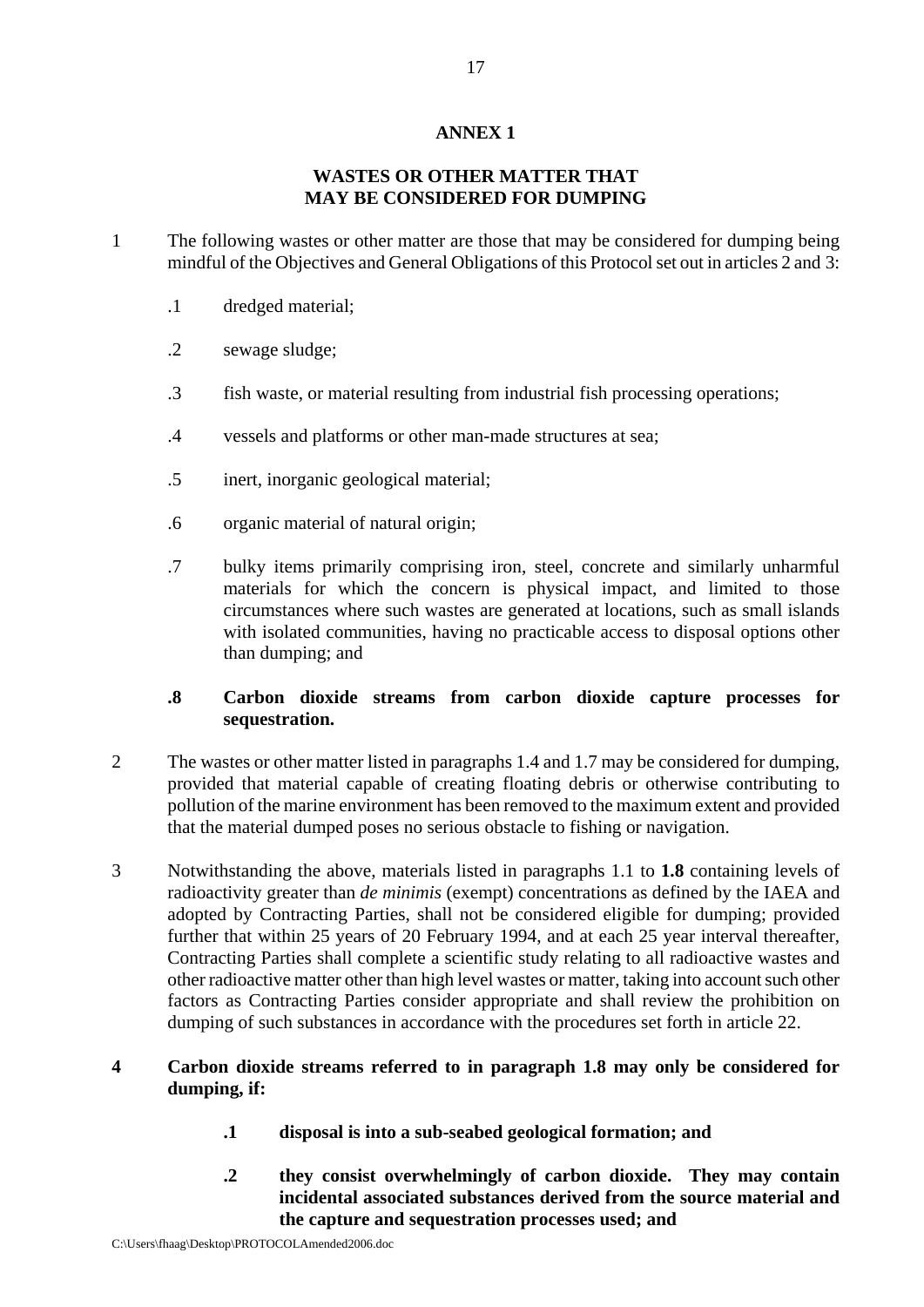**.3 no wastes or other matter are added for the purpose of disposing of those wastes or other matter.** 

\*\*\*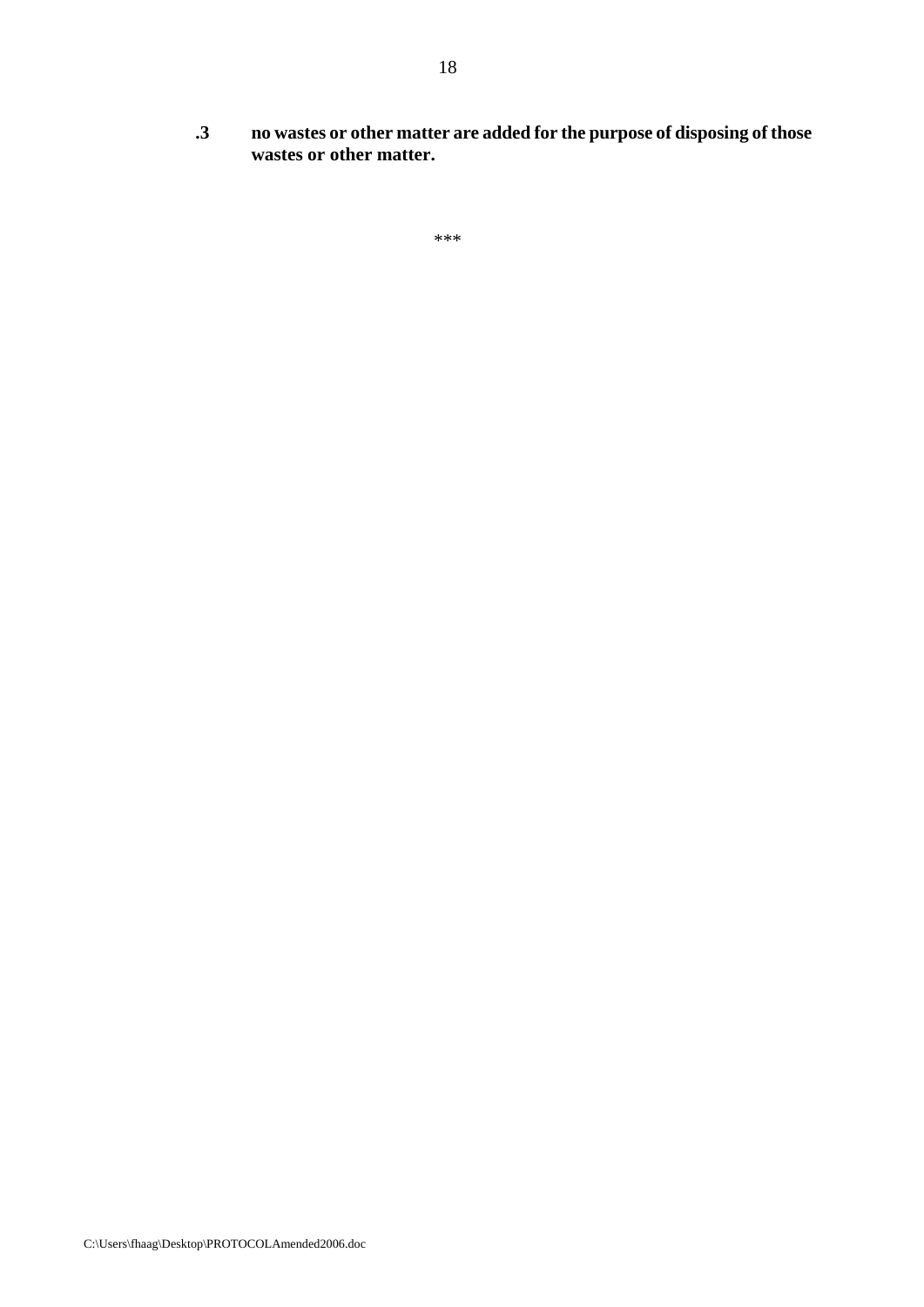## **ANNEX 2**

## **ASSESSMENT OF WASTES OR OTHER MATTER THAT MAY BE CONSIDERED FOR DUMPING**

#### GENERAL

1 The acceptance of dumping under certain circumstances shall not remove the obligations under this Annex to make further attempts to reduce the necessity for dumping.

### WASTE PREVENTION AUDIT

- 2 The initial stages in assessing alternatives to dumping should, as appropriate, include an evaluation of:
	- .1 types, amounts and relative hazard of wastes generated;
	- .2 details of the production process and the sources of wastes within that process; and
	- .3 feasibility of the following waste reduction/prevention techniques:
		- .1 product reformulation;
		- .2 clean production technologies;
		- .3 process modification;
		- .4 input substitution; and
		- .5 on-site, closed-loop recycling.
- 3 In general terms, if the required audit reveals that opportunities exist for waste prevention at source, an applicant is expected to formulate and implement a waste prevention strategy, in collaboration with relevant local and national agencies, which includes specific waste reduction targets and provision for further waste prevention audits to ensure that these targets are being met. Permit issuance or renewal decisions shall assure compliance with any resulting waste reduction and prevention requirements.
- 4 For dredged material and sewage sludge, the goal of waste management should be to identify and control the sources of contamination. This should be achieved through implementation of waste prevention strategies and requires collaboration between the relevant local and national agencies involved with the control of point and non-point sources of pollution. Until this objective is met, the problems of contaminated dredged material may be addressed by using disposal management techniques at sea or on land.

## CONSIDERATION OF WASTE MANAGEMENT OPTIONS

- 5 Applications to dump wastes or other matter shall demonstrate that appropriate consideration has been given to the following hierarchy of waste management options, which implies an order of increasing environmental impact:
	- .1 re-use;
	- .2 off-site recycling;
	- .3 destruction of hazardous constituents;
	- .4 treatment to reduce or remove the hazardous constituents; and
	- .5 disposal on land, into air and in water.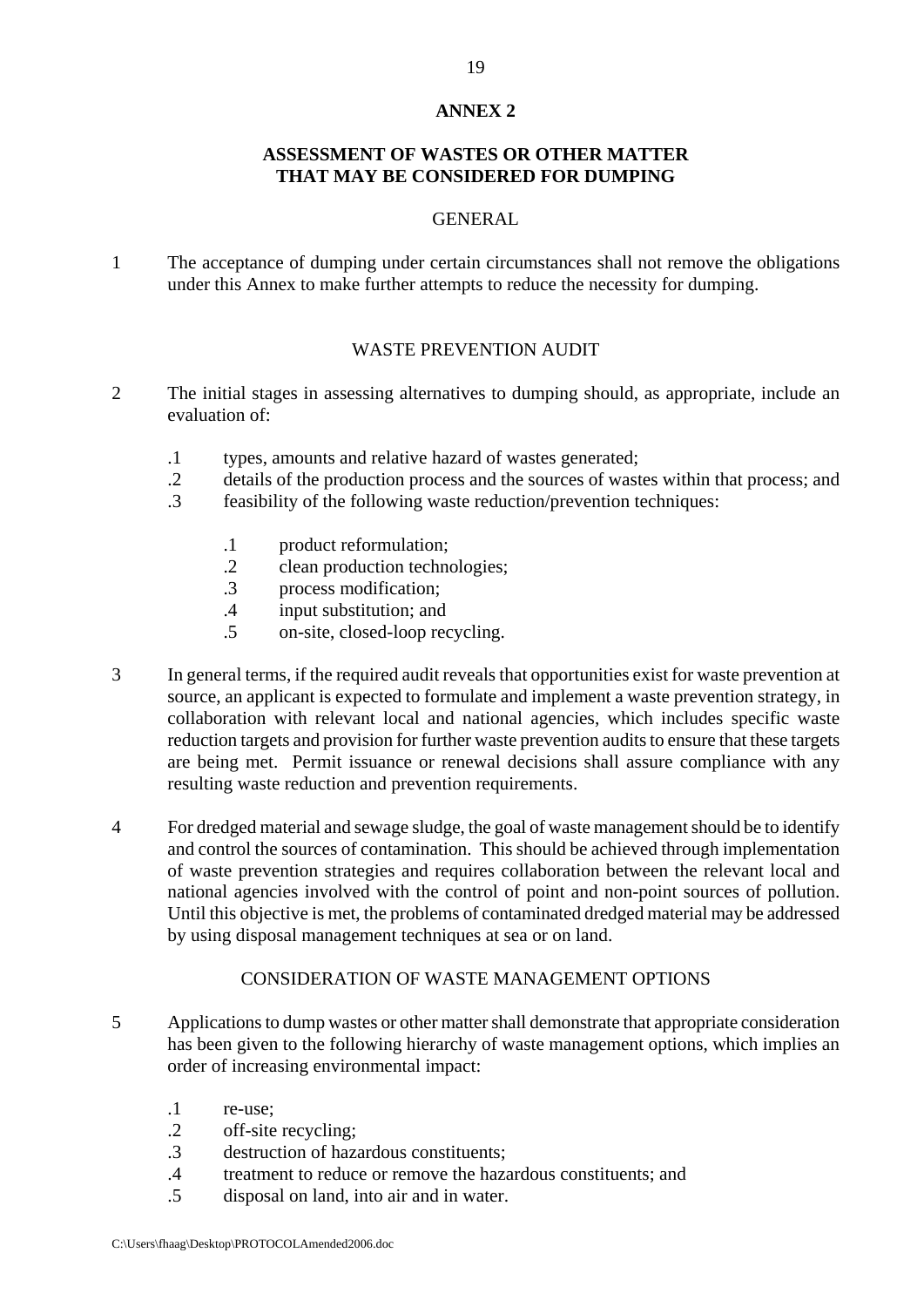6 A permit to dump wastes or other matter shall be refused if the permitting authority determines that appropriate opportunities exist to re-use, recycle or treat the waste without undue risks to human health or the environment or disproportionate costs. The practical availability of other means of disposal should be considered in the light of a comparative risk assessment involving both dumping and the alternatives.

## CHEMICAL, PHYSICAL AND BIOLOGICAL PROPERTIES

- 7 A detailed description and characterization of the waste is an essential precondition for the consideration of alternatives and the basis for a decision as to whether a waste may be dumped. If a waste is so poorly characterized that proper assessment cannot be made of its potential impacts on human health and the environment, that waste shall not be dumped.
- 8 Characterization of the wastes and their constituents shall take into account:
	- .1 origin, total amount, form and average composition;
	- .2 properties: physical, chemical, biochemical and biological;
	- .3 toxicity;
	- .4 persistence: physical, chemical and biological; and
	- .5 accumulation and biotransformation in biological materials or sediments.

# ACTION LIST

- 9 Each Contracting Party shall develop a national Action List to provide a mechanism for screening candidate wastes and their constituents on the basis of their potential effects on human health and the marine environment. In selecting substances for consideration in an Action List, priority shall be given to toxic, persistent and bioaccumulative substances from anthropogenic sources (e.g., cadmium, mercury, organohalogens, petroleum hydrocarbons, and, whenever relevant, arsenic, lead, copper, zinc, beryllium, chromium, nickel and vanadium, organosilicon compounds, cyanides, fluorides and pesticides or their by-products other than organohalogens). An Action List can also be used as a trigger mechanism for further waste prevention considerations.
- 10 An Action List shall specify an upper level and may also specify a lower level. The upper level should be set so as to avoid acute or chronic effects on human health or on sensitive marine organisms representative of the marine ecosystem. Application of an Action List will result in three possible categories of waste:
	- .1 wastes which contain specified substances, or which cause biological responses, exceeding the relevant upper level shall not be dumped, unless made acceptable for dumping through the use of management techniques or processes;
	- .2 wastes which contain specified substances, or which cause biological responses, below the relevant lower levels should be considered to be of little environmental concern in relation to dumping; and
	- .3 wastes which contain specified substances, or which cause biological responses, below the upper level but above the lower level require more detailed assessment before their suitability for dumping can be determined.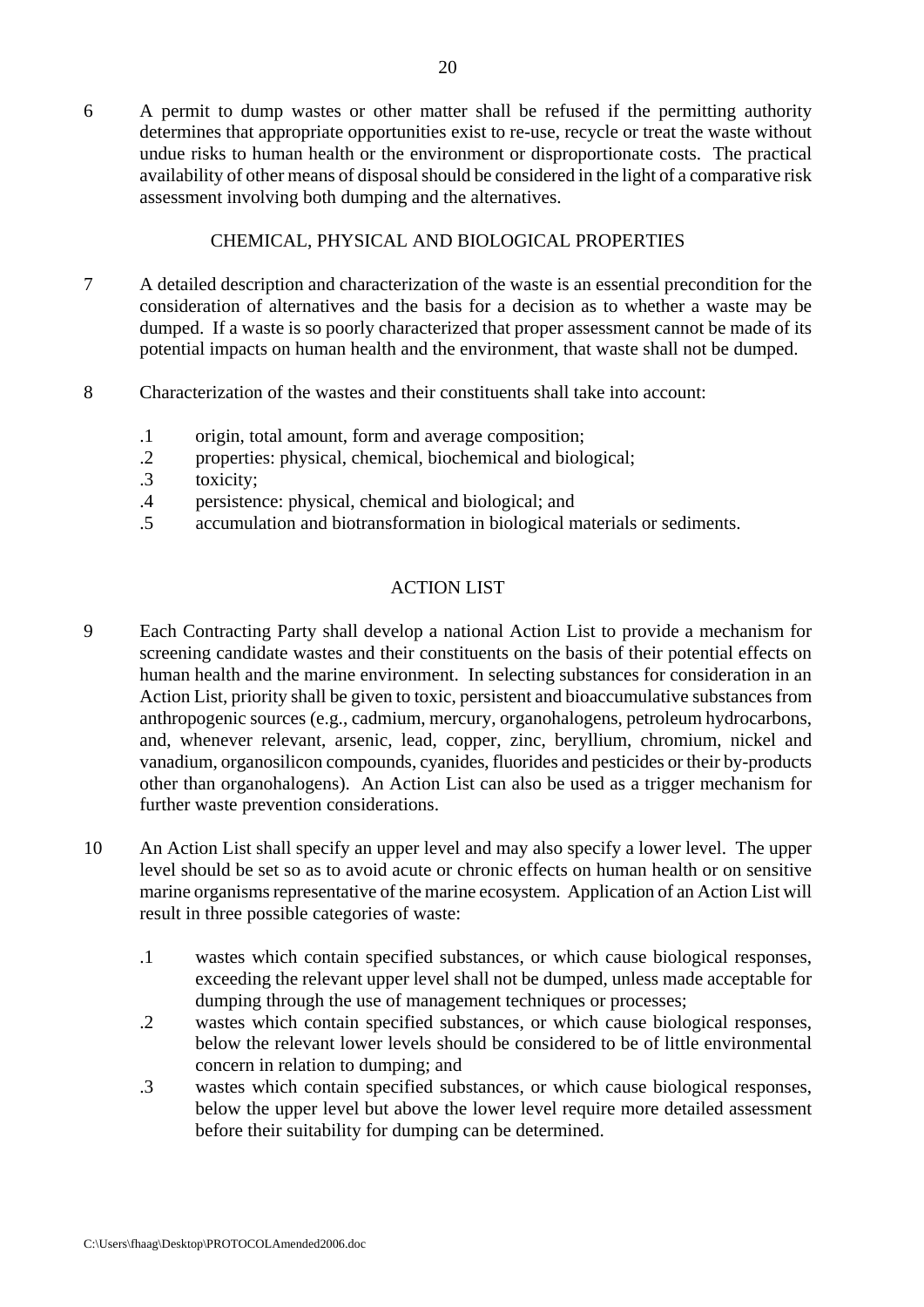## DUMP-SITE SELECTION

- 11 Information required to select a dump-site shall include:
	- .1 physical, chemical and biological characteristics of the water-column and the seabed;
	- .2 location of amenities, values and other uses of the sea in the area under consideration;
	- .3 assessment of the constituent fluxes associated with dumping in relation to existing fluxes of substances in the marine environment; and
	- .4 economic and operational feasibility.

# ASSESSMENT OF POTENTIAL EFFECTS

- 12 Assessment of potential effects should lead to a concise statement of the expected consequences of the sea or land disposal options, i.e., the "Impact Hypothesis". It provides a basis for deciding whether to approve or reject the proposed disposal option and for defining environmental monitoring requirements.
- 13 The assessment for dumping should integrate information on waste characteristics, conditions at the proposed dump-site(s), fluxes, and proposed disposal techniques and specify the potential effects on human health, living resources, amenities and other legitimate uses of the sea. It should define the nature, temporal and spatial scales and duration of expected impacts based on reasonably conservative assumptions.
- 14 An analysis of each disposal option should be considered in the light of a comparative assessment of the following concerns: human health risks, environmental costs, hazards, (including accidents), economics and exclusion of future uses. If this assessment reveals that adequate information is not available to determine the likely effects of the proposed disposal option then this option should not be considered further. In addition, if the interpretation of the comparative assessment shows the dumping option to be less preferable, a permit for dumping should not be given.
- 15 Each assessment should conclude with a statement supporting a decision to issue or refuse a permit for dumping.

# MONITORING

16 Monitoring is used to verify that permit conditions are met - compliance monitoring - and that the assumptions made during the permit review and site selection process were correct and sufficient to protect the environment and human health - field monitoring. It is essential that such monitoring programmes have clearly defined objectives.

# PERMIT AND PERMIT CONDITIONS

- 17 A decision to issue a permit should only be made if all impact evaluations are completed and the monitoring requirements are determined. The provisions of the permit shall ensure, as far as practicable, that environmental disturbance and detriment are minimized and the benefits maximized. Any permit issued shall contain data and information specifying:
	- .1 the types and sources of materials to be dumped;
	- .2 the location of the dump-site(s);
	- .3 the method of dumping; and
	- .4 monitoring and reporting requirements.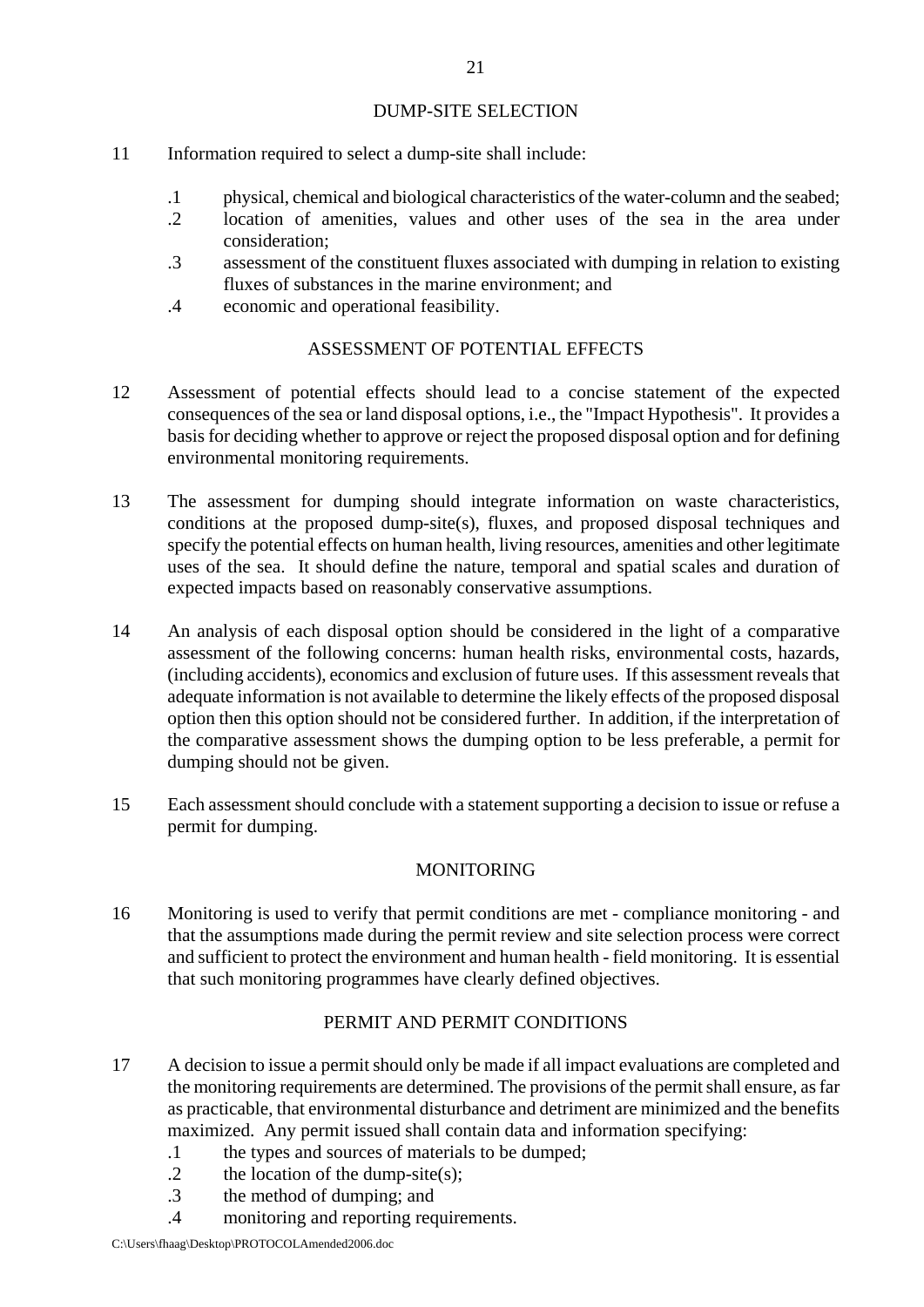18 Permits should be reviewed at regular intervals, taking into account the results of monitoring and the objectives of monitoring programmes. Review of monitoring results will indicate whether field programmes need to be continued, revised or terminated and will contribute to informed decisions regarding the continuance, modification or revocation of permits. This provides an important feedback mechanism for the protection of human health and the marine environment.

\*\*\*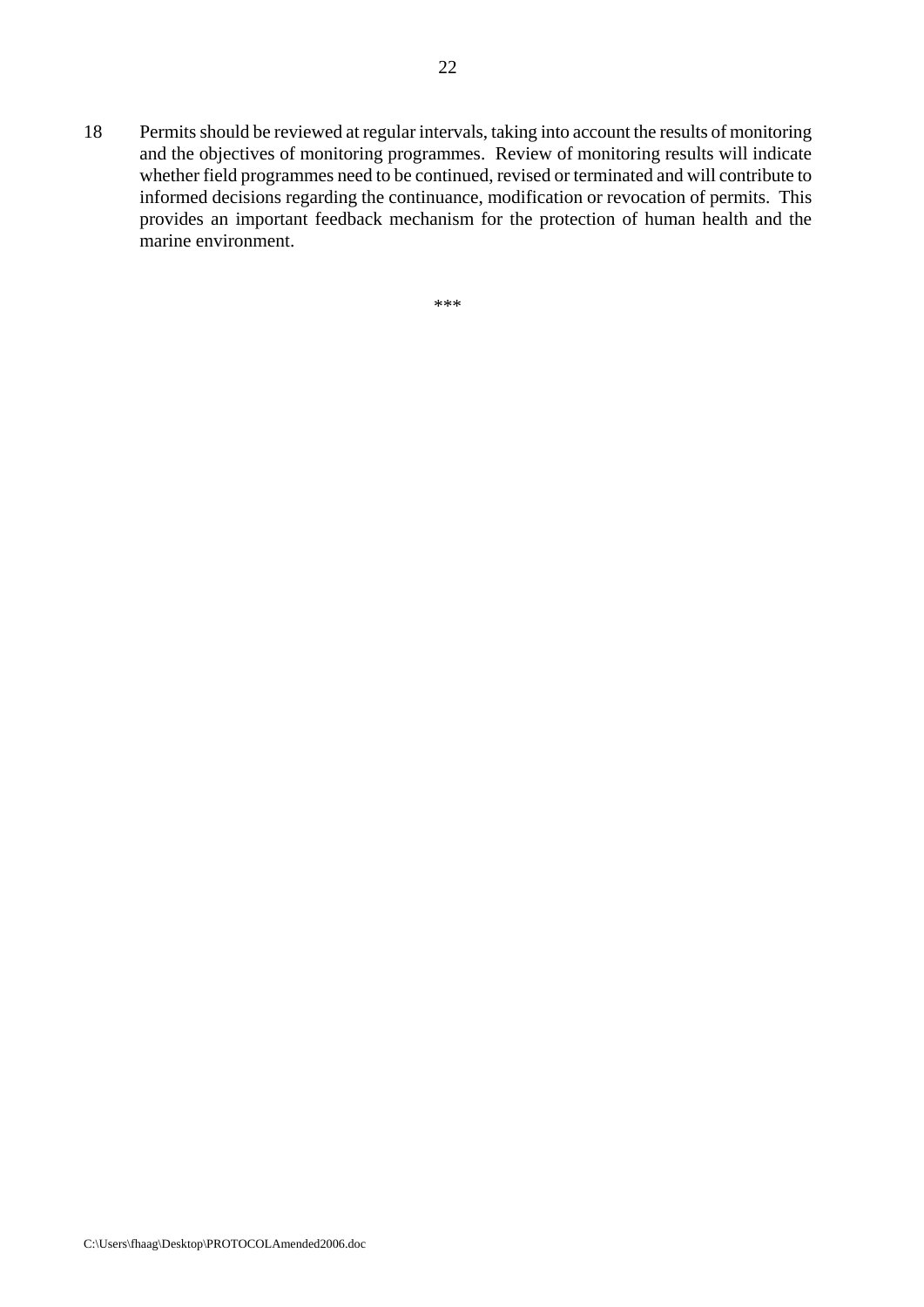### **ANNEX 3**

## **ARBITRAL PROCEDURE**

## **Article 1**

- 1 An Arbitral Tribunal (hereinafter referred to as the "Tribunal") shall be established upon the request of a Contracting Party addressed to another Contracting Party in application of article 16 of this Protocol. The request for arbitration shall consist of a statement of the case together with any supporting documents.
- 2 The requesting Contracting Party shall inform the Secretary-General of:
	- .1 its request for arbitration; and
	- .2 the provisions of this Protocol the interpretation or application of which is, in its opinion, the subject of disagreement.
- 3 The Secretary-General shall transmit this information to all Contracting States.

# **Article 2**

- 1 The Tribunal shall consist of a single arbitrator if so agreed between the parties to the dispute within 30 days from the date of receipt of the request for arbitration.
- 2 In the case of the death, disability or default of the arbitrator, the parties to a dispute may agree upon a replacement within 30 days of such death, disability or default.

### **Article 3**

- 1 Where the parties to a dispute do not agree upon a Tribunal in accordance with article 2 of this Annex, the Tribunal shall consist of three members:
	- .1 one arbitrator nominated by each party to the dispute; and
	- .2 a third arbitrator who shall be nominated by agreement between the two first named and who shall act as its Chairman.
- 2 If the Chairman of a Tribunal is not nominated within 30 days of nomination of the second arbitrator, the parties to a dispute shall, upon the request of one party, submit to the Secretary-General within a further period of 30 days an agreed list of qualified persons. The Secretary-General shall select the Chairman from such list as soon as possible. He shall not select a Chairman who is or has been a national of one party to the dispute except with the consent of the other party to the dispute.
- 3 If one party to a dispute fails to nominate an arbitrator as provided in paragraph 1.1 within 60 days from the date of receipt of the request for arbitration, the other party may request the submission to the Secretary-General within a period of 30 days of an agreed list of qualified persons. The Secretary-General shall select the Chairman of the Tribunal from such list as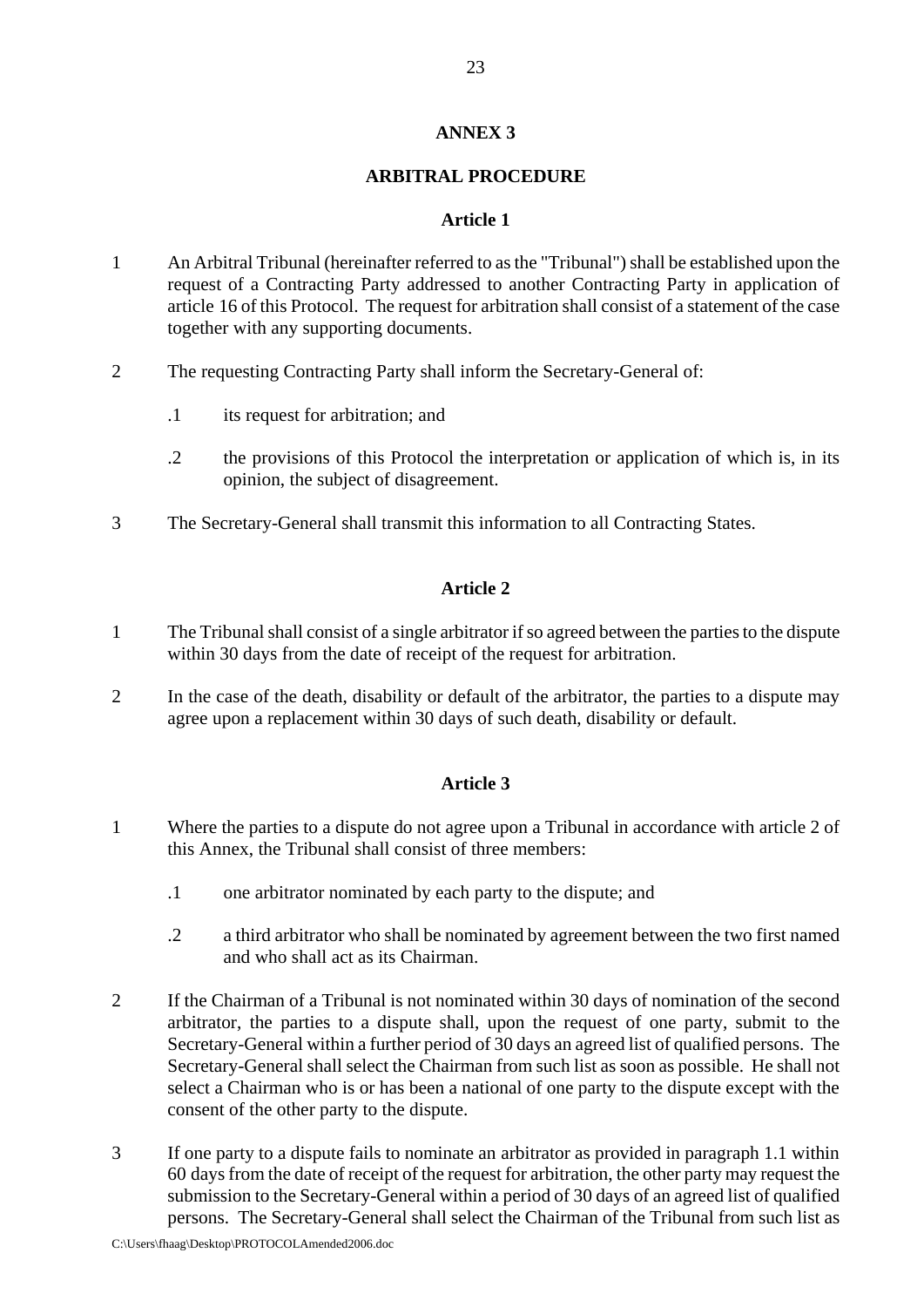soon as possible. The Chairman shall then request the party which has not nominated an arbitrator to do so. If this party does not nominate an arbitrator within 15 days of such request, the Secretary-General shall, upon request of the Chairman, nominate the arbitrator from the agreed list of qualified persons.

- 4 In the case of the death, disability or default of an arbitrator, the party to the dispute who nominated him shall nominate a replacement within 30 days of such death, disability or default. If the party does not nominate a replacement, the arbitration shall proceed with the remaining arbitrators. In the case of the death, disability or default of the Chairman, a replacement shall be nominated in accordance with the provision of paragraphs 1.2 and 2 within 90 days of such death, disability or default.
- 5 A list of arbitrators shall be maintained by the Secretary-General and composed of qualified persons nominated by the Contracting Parties. Each Contracting Party may designate for inclusion in the list four persons who shall not necessarily be its nationals. If the parties to the dispute have failed within the specified time limits to submit to the Secretary-General an agreed list of qualified persons as provided for in paragraphs 2, 3 and 4, the Secretary-General shall select from the list maintained by him the arbitrator or arbitrators not yet nominated.

#### **Article 4**

The Tribunal may hear and determine counter-claims arising directly out of the subject matter of the dispute.

#### **Article 5**

Each party to the dispute shall be responsible for the costs entailed by the preparation of its own case. The remuneration of the members of the Tribunal and of all general expenses incurred by the arbitration shall be borne equally by the parties to the dispute. The Tribunal shall keep a record of all its expenses and shall furnish a final statement thereof to the parties.

#### **Article 6**

Any Contracting Party which has an interest of a legal nature which may be affected by the decision in the case may, after giving written notice to the parties to the dispute which have originally initiated the procedure, intervene in the arbitration procedure with the consent of the Tribunal and at its own expense. Any such intervenor shall have the right to present evidence, briefs and oral argument on the matters giving rise to its intervention, in accordance with procedures established pursuant to article 7 of this Annex, but shall have no rights with respect to the composition of the Tribunal.

### **Article 7**

A Tribunal established under the provisions of this Annex shall decide its own rules of procedure.